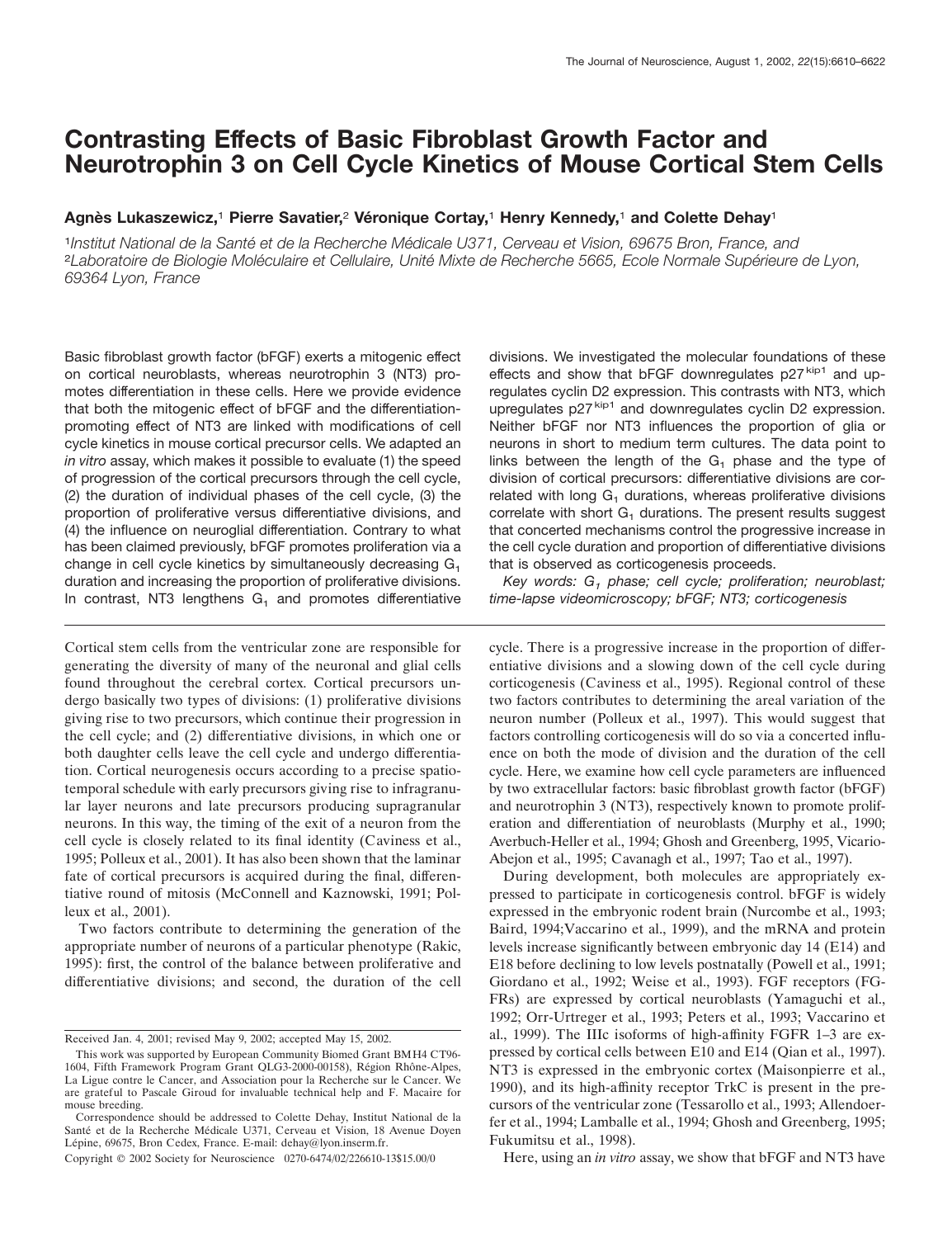opposite influences on (1) the molecular regulation the cell cycle, (2) cell cycle kinetics via control of progression in  $G_1$ , and (3) the mode of division of cortical precursors. Neither bFGF nor NT3 influence neuroglial differentiation significantly after 5 d *in vitro*.

# **MATERIALS AND METHODS**

#### *Dissection procedure*

Embryos were removed by cesarean section from timed pregnant mice (OF1 strain; IFFA Credo, Arbresle, France). The plug date was considered E1. Fetal brains were removed under sterile conditions in iced HBSS containing 10 mM HEPES. The cerebral hemispheres were detached by a medial longitudinal section. The neopallium including the ventricular zone, the intermediate zone, and the cortical plate was isolated.

#### *Cortical precursor cultures*

Cortical cells underwent enzymatic dissociation (trypsin-EDTA 0.25%, 1:100, 3 min at 37°C). Trypsin activity was stopped by washing in Glasgow modified essential medium (GMEM; Biomedia) supplemented with 10% fetal calf serum (FCS). Cells then underwent a mechanical dissociation (up and down aspiration through a P1000 pipette) and were centrifuged for 5 min at 4°C and resuspended in GMEM and 10% FCS. Viability was estimated by means of a trypan blue exclusion assay (0.2% trypan blue was incubated for 2 min), and cells were counted under a hemocytometer. Cells were seeded at a density of  $4 \times 10^5$  cells per 14-mm-diameter poly-L-lysine–laminin-coated glass coverslip. Cells were cultured in 500  $\mu$ l of GMEM and 10% FCS. The medium was renewed every 4 d. Cells attached within 3 hr of plating. Cultures were treated with growth factors (25 or 50 ng/ml) 5–12 hr after plating. The proliferation rates were assayed after 2 or 3 d *in vitro* (DIV).

### *Cell viability: trypan blue exclusion assay*

The proportion of dying cells was quantified in all experiments, for each experimental condition on sister cultures by incubating the cells with 0.2% trypan blue for 20 min. After a thorough wash, cultures were fixed with 2% paraformaldehyde. The cultures were regularly scanned with a  $25 \times$  objective, and the proportion of blue cells with respect to the total number of cells was computed. After Hoechst staining, apoptotic cells can be easily visualized, because they show condensed chromatin (Wyllie et al., 1980). Such cells were very rare. Rates of cell death at 2 DIV varied from  $\sim$ 4 to 10% in E14–E16 control cultures. Addition of NT3 or bFGF (25–50 ng/ml) in the cultures led to a nonsignificant reduction of rates of cell death, which was of the same order in both instances.

#### *Bromodeoxyuridine incorporation protocol*

Bromodeoxyuridine (BrdU; 20  $\mu$ g/ml) was added to the medium for 2–3 hr. The cultures were then washed with phosphate buffer and fixed with 70% ethanol at  $-20^{\circ}$ C.

*Cumulative labeling.* BrdU (20  $\mu$ g/ml) was added to the medium, which was partially renewed every 10 hr when long exposure periods were required. Each time point was repeated on three to four sister coverslips. Cultures were washed with phosphate buffer before being fixed with 70% ethanol at  $-20^{\circ}$ C.

*Percentages of labeled mitotic figures.* BrdU (20  $\mu$ g/ml) was added to the medium for 1 hr. Cultures were rinsed twice before adding new medium. Two repeats were done at each time point. After appropriate survival periods, cultures were fixed with  $70\%$  ethanol at  $-20^{\circ}$ C. Immunocytochemistry to reveal BrdU was performed as below using DAB as a chromogen. Cells were finally counterstained with Hoechst to allow the identification of mitotic figures.

### *Proliferating cell nuclear antigen–BrdU double immunostaining*

Cultures were first incubated for 20 min in Tris-buffered saline (TBS) and  $0.6\%$  H<sub>2</sub>O<sub>2</sub>, followed by a 20 min incubation in normal goat serum (1:5). Proliferating cell nuclear antigen (PCNA) was revealed according to the following three-step procedure: mouse anti-PCNA (DAKO-PC10; Dako, Glostrup, Denmark; 1:75 in TBS) for 30 min at room temperature, biotinylated goat anti-mouse antibody (Dako; 1:400 in TBS) for 30 min at room temperature, and peroxidase-conjugated streptavidin (Dako; 1:500 in TBS). Peroxidase activity was revealed by incubating the cultures in DAB (Sigma, St. Louis, MO; 1 mg/ml in 0.05 M Tris) for 5 min and then adding  $3\%$  H<sub>2</sub>O<sub>2</sub> for 10 min. DNA denaturation was subsequently performed by 2N HCl for 30 min at 37°C, followed by two rinses (15 min each) in borate buffer, pH 8.5. Mouse anti-BrdU (BU33; Sigma; 1:400) was incubated overnight at 4°C. Labeling was revealed by a last incubation of FITC rabbit anti-mouse antibody (Dako; 1:100) or Cy2 rabbit anti-mouse antibody (Jackson ImmunoResearch, West Grove, PA; 1:400). Cell nuclei were counterstained with Hoechst.

# *Cell cycle kinetics*

*Cell density determination.* Cultures were scanned at regular intervals, and densities were estimated by computing the total number of cells per unit area. Statistical significance between control and experimental values was assessed with a Mann–Whitney *U* test.

*Identification of the precursor pool.* Precursor cells were identified by means of PCNA labeling (Dehay et al., 2001). PCNA is an auxiliary protein of  $\delta$ -DNA polymerase, which is present during all phases of the cell cycle (Bravo et al., 1981). The estimation of the growth fraction (GF; i.e., the fraction of cycling cells) was determined by computing the proportion of PCNA-positive cells with respect to the total number of cells.

*Labeling index determination.* Cells in S phase at the time of the pulse were BrdU-positive. The labeling index (LI) was determined as the proportion of BrdU-positive cells (cells that were in S phase during the BrdU exposure) with respect to the precursor pool, i.e., the PCNApositive cells.

S phase and  $G_1 + G_2/M$  phase lengths were derived from eight different cumulative BrdU experiments (Nowakowski et al., 1989) (Table 1).

 $G<sub>2</sub>/M$  duration was determined on an E15 culture using the percentage of labeled mitoses (PLM) method (Shackney, 1974). BrdU was used as an S phase marker. Forty-eight hours after neurotrophins were added to the medium, a 1 hr BrdU exposure was given to control and bFGF- or NT3-treated sister cultures. The cultures were carefully rinsed, and fresh medium was added. Cultures were then fixed at hourly intervals (1–8 hr). After immunohistochemical labeling of BrdU-positive cells, the PLM was computed for each time point. This procedure measures the time required for cells in S phase cells to enter M phase and therefore returns the G<sub>2</sub>/M duration (Shackney, 1974; Cavanagh et al., 1997). All comparisons of the different populations of cells have been made between control and neurotrophin-treated cultures prepared from the same pool of cells.

For the PLM experiments (Quastler and Sherman, 1959), statistical significance was tested by means of an  $F$  test applied to the ascending slope of the curve. For BrdU cumulative labeling, the statistical differences between slopes were tested by means of an *F* test combined with bootstrap analysis (implemented with Matlab software; The MathWorks, Inc., Natick, MA) that it makes possible to determine whether the intersection of the two slopes is on the *x*-axis.

#### *Immunoprecipitation*

After bFGF (25 ng/ml) or NT3 (25 ng/ml) exposure for 1–3 DIV, cells were scraped off the dish in ice-cold PBS, pelleted, and frozen in liquid nitrogen until use. All the subsequent steps were performed at 4°C. Approximately  $5 \times 10^6$  cells were lysed for 30 min in 1 ml of lysis buffer (50 mM Tris-HCl, pH 7.4, 150 mM NaCl, 0.5% Nonidet P-40, 50 mM NaF, 1 mM sodium orthovanadate, 4 mM phenylmethylsulfonyl fluoride, 25 mg/ml leupeptin, 25 mg/ml aprotinin, 10 mg/ml trypsin inhibitor, 1 mm benzamidine, and 1 mM dithiothreitol). Cellular debris were removed by centrifugation (10,000  $\times$  g for 15 min). Protein content was quantified by the Coomassie blue protein assay, and  $250 \mu$ g of protein lysate was used for immunoprecipitation of proteins of interest (Cyclin D2 and  $p27^{kip1}$ ). Cell lysates were used either directly for analyzing expression of cyclindependent kinase 2 (CDK2), CDK4, and cyclin A by immunoblotting, or the proteins of interest (cyclin D2 and  $p27^{kip1}$ ) were first immunoprecipitated from the lysates using specific rabbit polyclonal antibodies bound to protein A-Sepharose. Polyclonal anti-cyclin D2 (M-20) and anti-p27 kip1 (M-197) were purchased from Santa Cruz Biotechnology (Santa Cruz, CA). Three milligrams of purified antibody coupled to  $25 \mu$ of protein A-Sepharose were used for each milliliter of cell lysates. After incubating protein A-Sepharose-coupled antibodies with the cell lysates, immune complexes were collected before being analyzed by SDS-PAGE and immunoblotting.

### *Immunoblotting*

Protein lysates were prepared exactly as described in Immunoprecipitation. 5 micrograms of protein lysates were loaded for each sample. Samples were analyzed on 10–12% SDS-polyacrylamide gels, followed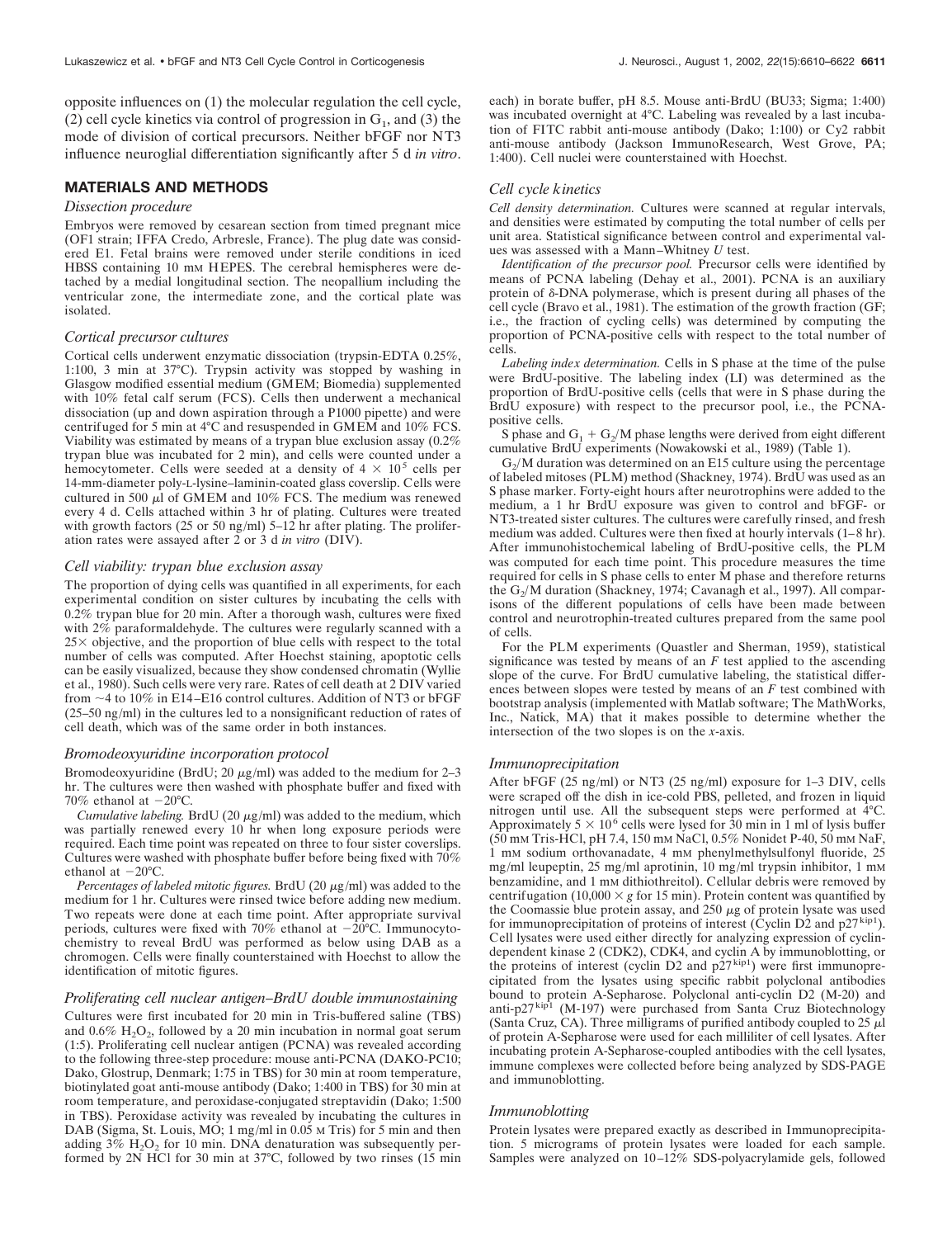|                 | Duration type      |                                                                                                                                                                                                                                                                                                                                                                                                                                |          |              |               |
|-----------------|--------------------|--------------------------------------------------------------------------------------------------------------------------------------------------------------------------------------------------------------------------------------------------------------------------------------------------------------------------------------------------------------------------------------------------------------------------------|----------|--------------|---------------|
| Age             |                    | Duration (hr)                                                                                                                                                                                                                                                                                                                                                                                                                  |          |              |               |
|                 |                    | Experiment                                                                                                                                                                                                                                                                                                                                                                                                                     | Control  | ${\rm bFGF}$ | NT3           |
| E14 $(n = 2)$   | $T_S$              | $\rm{a}$                                                                                                                                                                                                                                                                                                                                                                                                                       | 6.4      | $6.5 (+1.6)$ | $7.0 (+9.4)$  |
|                 |                    | $\mathbf b$                                                                                                                                                                                                                                                                                                                                                                                                                    | $9.8\,$  |              | $10.0 (+2.0)$ |
|                 | $T_{G_1+G_2/M}$    | $\rm{a}$                                                                                                                                                                                                                                                                                                                                                                                                                       | $23.0\,$ | $16.3(-29)$  | $27.8 (+21)$  |
|                 |                    | $\mathbf b$                                                                                                                                                                                                                                                                                                                                                                                                                    | 17.8     |              | $24.4 (+36)$  |
|                 | $\rm T_{C}$        | $\rm{a}$                                                                                                                                                                                                                                                                                                                                                                                                                       | 29.4     | 22.8 (***)   | 34.8 $(*)$    |
|                 |                    | b                                                                                                                                                                                                                                                                                                                                                                                                                              | 27.6     |              | 34.4 $(**)$   |
|                 | $\rm T_{G_1}$      | $\rm{a}$                                                                                                                                                                                                                                                                                                                                                                                                                       | $20.0\,$ | $13.3(-34)$  | $24.8 (+24)$  |
|                 |                    | b                                                                                                                                                                                                                                                                                                                                                                                                                              | 14.8     |              | $21.4 (+45)$  |
| E15 $(n = 4)$   | $\rm T_S$          | $\mathbf c$                                                                                                                                                                                                                                                                                                                                                                                                                    | 5.8      | $5.6(-3.4)$  |               |
|                 |                    | d                                                                                                                                                                                                                                                                                                                                                                                                                              | 6.4      | $5.7(-10.9)$ |               |
|                 |                    | ${\rm e}$                                                                                                                                                                                                                                                                                                                                                                                                                      | 5.6      | $6.1 (+8.2)$ |               |
|                 |                    | $\mathbf f$                                                                                                                                                                                                                                                                                                                                                                                                                    | 6.2      |              | 6.2(0)        |
|                 | $T_{G_1+G_2/M}$    | $\mathbf c$                                                                                                                                                                                                                                                                                                                                                                                                                    | 23.5     | $16.0(-32)$  |               |
|                 |                    | $\mathbf d$                                                                                                                                                                                                                                                                                                                                                                                                                    | 18.0     | $11.0(-39)$  |               |
|                 |                    | ${\rm e}$                                                                                                                                                                                                                                                                                                                                                                                                                      | 22.8     | $15.1(-34)$  |               |
|                 |                    | $\mathbf f$                                                                                                                                                                                                                                                                                                                                                                                                                    | 19.3     |              | $23.0 (+36)$  |
|                 | $\rm T_{C}$        | $\mathbf c$                                                                                                                                                                                                                                                                                                                                                                                                                    | 29.3     | $21.6$ (*)   |               |
|                 |                    | d                                                                                                                                                                                                                                                                                                                                                                                                                              | 24.4     | $16.7$ (***) |               |
|                 |                    | ${\rm e}$                                                                                                                                                                                                                                                                                                                                                                                                                      | 28.4     | $21.2$ (***) |               |
|                 |                    | $\mathbf f$                                                                                                                                                                                                                                                                                                                                                                                                                    | 25.5     |              | $29.2$ (*)    |
|                 | $T_{\mathrm{G}_1}$ | $\mathbf c$                                                                                                                                                                                                                                                                                                                                                                                                                    | 20.5     | $13.0(-37)$  |               |
|                 |                    | d                                                                                                                                                                                                                                                                                                                                                                                                                              | $15.0\,$ | $8.0(-47)$   |               |
|                 |                    | $\mathbf{e}% _{B}=\mathbf{e}_{B}+\mathbf{e}_{B}+\mathbf{e}_{B}+\mathbf{e}_{B}$                                                                                                                                                                                                                                                                                                                                                 | 19.8     | $12.1(-39)$  |               |
|                 |                    | $\mathbf f$                                                                                                                                                                                                                                                                                                                                                                                                                    | 16.3     |              | $20.0 (+23)$  |
| E16 ( $n = 2$ ) | $\rm T_S$          | $\mathbf{g}% _{T}=\mathbf{g}_{T}=\mathbf{g}_{T}=\mathbf{g}_{T}=\mathbf{g}_{T}=\mathbf{g}_{T}=\mathbf{g}_{T}=\mathbf{g}_{T}=\mathbf{g}_{T}=\mathbf{g}_{T}=\mathbf{g}_{T}=\mathbf{g}_{T}=\mathbf{g}_{T}=\mathbf{g}_{T}=\mathbf{g}_{T}=\mathbf{g}_{T}=\mathbf{g}_{T}=\mathbf{g}_{T}=\mathbf{g}_{T}=\mathbf{g}_{T}=\mathbf{g}_{T}=\mathbf{g}_{T}=\mathbf{g}_{T}=\mathbf{g}_{T}=\mathbf{g}_{T}=\mathbf{g}_{T}=\mathbf{g}_{T}=\math$ | 6.5      | $6.0(-7.7)$  |               |
|                 |                    | $\boldsymbol{\mathrm{h}}$                                                                                                                                                                                                                                                                                                                                                                                                      | 5.6      | $6.1 (+8.9)$ | $5.7(+1.8)$   |
|                 | $T_{G_1+G_2/M}$    | g                                                                                                                                                                                                                                                                                                                                                                                                                              | 23.5     | $16.0(-32)$  |               |
|                 |                    | $\boldsymbol{\mathrm{h}}$                                                                                                                                                                                                                                                                                                                                                                                                      | 22.1     | $16.1(-27)$  | $25.5 (+15)$  |
|                 | $\rm T_{C}$        | $\mathbf{g}% _{T}=\mathbf{g}_{T}=\mathbf{g}_{T}=\mathbf{g}_{T}=\mathbf{g}_{T}=\mathbf{g}_{T}=\mathbf{g}_{T}=\mathbf{g}_{T}=\mathbf{g}_{T}=\mathbf{g}_{T}=\mathbf{g}_{T}=\mathbf{g}_{T}=\mathbf{g}_{T}=\mathbf{g}_{T}=\mathbf{g}_{T}=\mathbf{g}_{T}=\mathbf{g}_{T}=\mathbf{g}_{T}=\mathbf{g}_{T}=\mathbf{g}_{T}=\mathbf{g}_{T}=\mathbf{g}_{T}=\mathbf{g}_{T}=\mathbf{g}_{T}=\mathbf{g}_{T}=\mathbf{g}_{T}=\mathbf{g}_{T}=\math$ | $30.0\,$ | $22.0$ (*)   |               |
|                 |                    | $\,$ h                                                                                                                                                                                                                                                                                                                                                                                                                         | 27.7     | $22.2$ (***) | 31.2 (NS)     |
|                 | $T_{\mathrm{G}_1}$ | $\mathbf{g}% _{T}=\mathbf{g}_{T}=\mathbf{g}_{T}=\mathbf{g}_{T}=\mathbf{g}_{T}=\mathbf{g}_{T}=\mathbf{g}_{T}=\mathbf{g}_{T}=\mathbf{g}_{T}=\mathbf{g}_{T}=\mathbf{g}_{T}=\mathbf{g}_{T}=\mathbf{g}_{T}=\mathbf{g}_{T}=\mathbf{g}_{T}=\mathbf{g}_{T}=\mathbf{g}_{T}=\mathbf{g}_{T}=\mathbf{g}_{T}=\mathbf{g}_{T}=\mathbf{g}_{T}=\mathbf{g}_{T}=\mathbf{g}_{T}=\mathbf{g}_{T}=\mathbf{g}_{T}=\mathbf{g}_{T}=\mathbf{g}_{T}=\math$ | 20.5     | $13.0(-37)$  |               |
|                 |                    | $\boldsymbol{\mathrm{h}}$                                                                                                                                                                                                                                                                                                                                                                                                      | $19.1\,$ | $13.1(-31)$  | $22.5 (+18)$  |
|                 |                    |                                                                                                                                                                                                                                                                                                                                                                                                                                |          |              |               |

# Table 1. Durations of  $T_S$ ,  $T_{G_1+G_2/M}$ ,  $T_C$ , and  $T_{G_1}$  in different experimental conditions

The T<sub>S</sub>, T<sub>C</sub> and T<sub>G1+G2/M</sub> values in hours are derived from BrdU cumulative labeling experiments. E14, Two experiments (a and b); E15, four experiments (c–f); E16, two experiments (g and h).  $G_1$  duration has been obtained by subtracting  $T_{G_2/M}$  values returned by the PLM technique (see Fig. 4D) from  $T_{G_1+G_2/M}$  values. Numbers in parentheses refer to the percentage of variation wi with bootstrap analysis (implemented with MATLAB software). NS, Not significant; \*\*\**p*  $\lt$  0.0005; \**p*  $\lt$  0.005; \**p*  $\lt$  0.05.

by immunoblotting on nitrocellulose membranes in 12.5 mm Tris-HCl, 100 mM glycine, 0.05% SDS, and 20% methanol. Membranes were blocked in 20 mM Tris-HCl, pH 7.6, 137 mM NaCl, 0.1% Tween 20, and 5% dry milk for 1 hr to overnight. Membranes were then incubated with the first antibody (diluted at  $2 \mu g/ml$  in 20 mm Tris-HCl, pH 7.6, 137 mm NaCl, 0.1% Tween 20, and 2% dry milk) for 1 hr, washed three times for 10 min each in 20 mM Tris-HCl, pH 7.6, 137 mM NaCl, and 0.1% Tween 20, and incubated 1 hr with HRP-conjugated second antibody (Amersham Biosciences, Arlington Heights, IL) diluted 1:10,000. HRP activity was revealed with the ECL detection kit (Amersham Biosciences). All incubations with antibodies were performed using Biocomp Navigator (Serlabo). Primary antibodies were as follows: rabbit polyclonal anti-CDK2 (M2), anti-CDK4 (C-22), and anti-cyclin A (H-432) were purchased from Santa Cruz Biotechnology; and mouse monoclonal anticyclin D2 (14821A) and anti-p27 $\frac{\text{kip1}}{1}$  (13231A) were purchased from PharMingen (San Diego, CA).

#### *Cyclin D2 and p27 immunochemistry*

After PCNA (see above) or MAP2 (see below) immunochemistry, cultures were rinsed three times in TBS and then incubated for 20 min in normal goat serum and rinsed three times before proceeding to primary antibody incubation as follows: rabbit anti-p27 (1:20 in Dako diluent) from Santa Cruz Biotechnology (SC-528) or rabbit anti-D2 (1:20 in Dako diluent) from Santa Cruz Biotechnology (SC-593). Incubation was at room temperature for 1 hr. After three rinses, goat anti-rabbit Cy2 (1:200 in Dako diluent; Jackson ImmunoResearch) or goat anti-rabbit Cy3 (1:200 in Dako diluent; Jackson ImmunoResearch) was incubated for 1 hr at RT. After three rinses, cultures were counterstained with Hoechst (1  $\mu$ g/ml) and mounted with 0.1% *n*-propylgallate (P3130; Sigma) in 0.1  $M$  phosphate buffer and glycerol  $(1:1)$  to prevent fading on fluorescent illumination.

# *PCNA, GFAP, and MAP2 triple immunohistochemistry*

After PCNA immunochemistry (see above), GFAP and MAP2 were revealed according to the following two-step procedure. Cultures were rinsed three times in TBS and 0.5% Triton X-100 and then incubated in a mixture of ethanol (95%) and acetic acid (5%) for 20 min. After three rinses in TBS, coverslips were incubated for 20 min in normal goat serum and rinsed three times before proceeding to primary antibody incubation as follows: rabbit anti-GFAP (1:100 in Dako diluent) from Sigma (G9269) and mouse anti-MAP2 (1:100 in Dako diluent) from Sigma (M4403) were incubated simultaneously overnight at 4°C. After three TBS rinses to reveal GFAP labeling, goat anti-rabbit Cy2 (1:400 in Dako diluent; Jackson ImmunoResearch) was incubated for 1 hr at room temperature. After three rinses, coverslips were further incubated with goat anti-rabbit Cy3 (1:400 in Dako diluent; Jackson ImmunoResearch) for 1 hr at room temperature to reveal MAP2 labeling. Coverslips were counterstained with Hoechst  $(1 \mu g/ml)$ .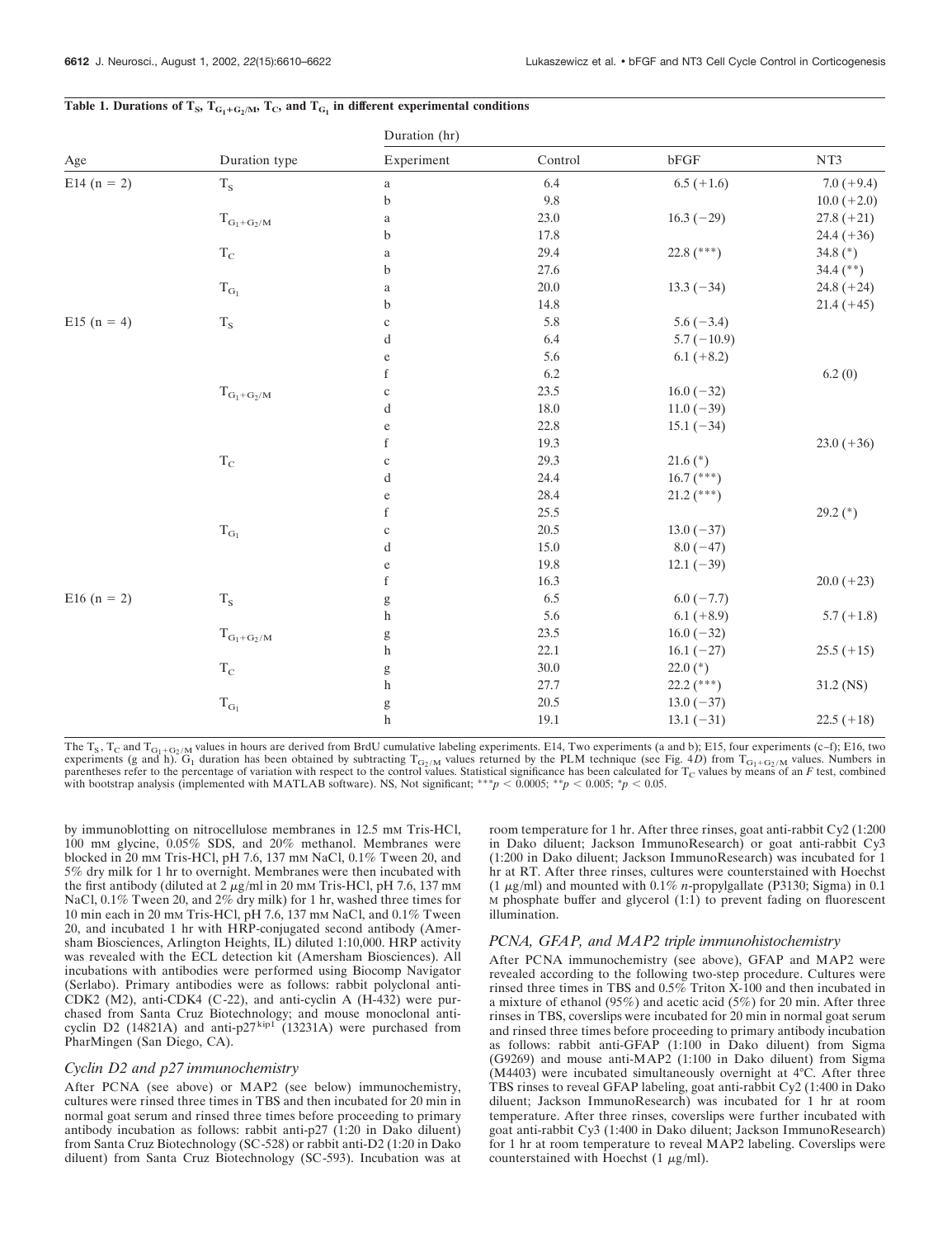

# *Microscopic observations and confocal analysis of the fluorescent labeling*

Cultures were examined using an oil objective (25 or  $63\times$ ) under UV light to detect FITC and Cy2 (L5 filter), Cy3 (N2.1 filter), and Hoechst (A filter) on a Leica (Nussloch, Germany) DMRB fluorescence microscope. PCNA labeling revealed by DAB staining was observed under white illumination. The cultures were scanned at regular spacing with a grid corresponding to a field of 0,46 mm<sup>2</sup>. One hundred fields were observed per coverslip.

Confocal analysis of p27 and cyclin D2 expression was performed with a

*Figure 1.* Effects of NT3 and bFGF on cell density and growth fraction. *A*, Median values of LI measured between 24 and 48 hr after plating in E14–E16 cultures. BrdU incorporation identifies the fraction of cycling precursors (PCNA-positive) in the S phase and determines the LI. Because the S phase duration is usually invariant, variations of LI reflect changes in the cell cycle duration (Schmahl, 1983). *n,* Number of experiments. *B, C*, Histograms showing the variations in CD observed after 2 DIV in the different conditions in E14 (*B*) and E15 (*C*) cultures.  $t = 0$ , Cell density measured just after plating. *D–F*, Microphotographs of control  $(D)$ , bFGF-treated (*E*), and NT3-treated (*F*) cultures immunolabeled for PCNA and counterstained with Hoechst. PCNA immunopositive nuclei are brown. *G, H*, Histograms showing the GF values in the different experimental conditions at 2 DIV in E14  $(G)$  and E15  $(H)$ cultures. GF is determined by the proportion of PCNA-positive cells with respect to the total population. Values are averages  $\pm$  SEM obtained from two to four coverslips. \*\*\**p* 0.0005; \*\**p* < 0.005; \**p* < 0.05 compared with control (Mann–Whitney *U* test). The average number of cells counted for each coverslip ranged between 5000 and 10,000.

Leica confocal system (TCS SP) using a  $63 \times$  oil objective. Quantitative analysis of Cy2 and Cy3 fluorescence in PCNA-positive or MAP2-negative cells nuclei was performed using Leica software (TCS NT). Levels of fluorescent intensity were measured individually for each cell, and three categories of labeling intensity were defined: 20–65 (low-intensity labeling),  $65-110$  (intermediate-intensity labeling), and  $>110$  (high-intensity labeling).

#### *Time-lapse videomicroscopy recording of cell division*

Cortical precursors from green fluorescent protein (GFP; Okabe et al., 1997)  $+/-$  and  $-/-$  mice were seeded on poly-L-lysine- and laminin-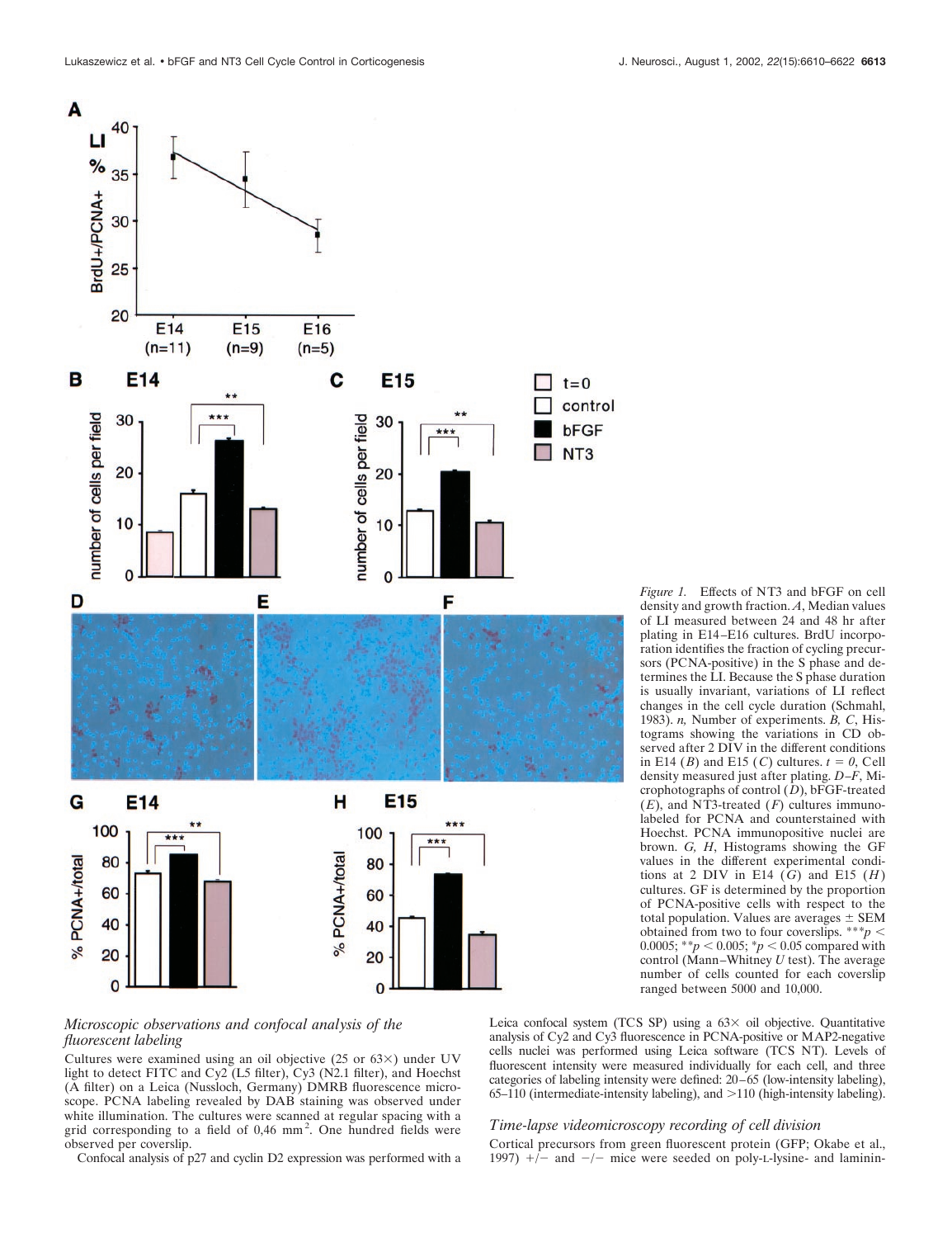

*Figure 2.* Western blot analysis of CDK2, CDK4, cyclin A, cyclin D2, and  $p27^{kip1}$  expression on the whole population. Just after plating (0 DIV) or after bFGF (25 ng/ml) and NT3 (25 ng/ml) exposure for 1–3 DIV, cells were harvested and analyzed for steady-state levels of CDK2, CDK4, cyclin A, cyclin D2, and p27 kip1 expression. CDK2, CDK4, and cyclin A, expression was analyzed by direct Western blot using  $5 \mu g$  of total protein lysates for each sample. Expression of cyclin D2 and p27<sup>kip1</sup> was analyzed by immunoprecipitation (using  $250 \mu g$  of total protein lysates for each sample) followed by Western blot analysis.

coated glass coverslips to obtain  $25\%$  of GFP+ cells. This low proportion of GFP+ cells makes it possible to reliably monitor the behavior of individual fluorescent cells. Glass coverslips were placed in a 35 mm glass-bottom Petri dish (MatTeck Corp.) in GMEM supplemented with 10% FCS or in neurobasal medium supplemented with B27 (Invitrogen, San Diego, CA). Cultures were incubated at 37°C with 7.5% CO<sub>2</sub> for 4–5 DIV in a Pecon incubating chamber placed on a Leica DMIRBE inverted microscope stage. Observations of the proliferative behavior of individual green fluorescent precursors were made with a  $40\times$  objective under halogen illumination. Using Metamorph software, 20 fields were scanned per coverslip per hour. Subsequent analysis of the movies allowed estimation of (1) the cell cycle length of individual cortical  $GFP +$  cells, corresponding to the duration between two mitoses; and  $(2)$ the mode of division assessed by the proliferative behavior of the daughter cells (subsequent division or not).

# **RESULTS**

# **Influence of bFGF and NT3 on the balance between proliferation and differentiation of cortical precursors.**

We have used an *in vitro* system that permits quantification of proliferation and differentiation in cortical precursor cells (Dehay et al., 2001). Dissociated cultures were prepared from the cerebral wall of the mouse on E14–E16 and therefore contained a combined population of cycling progenitors and postmitotic cells. Briefly, cells were plated in GMEM supplemented with 10% FCS to maximize proliferative activity and minimize cell death. Under these conditions, intense proliferation is observed for the first 5 DIV before progressively declining (Dehay et al., 2001). Examination of cell cycle kinetics 24–48 hr after plating in E14–E16 cultures showed a tendency for the cell cycle duration to increase with embryonic age (Fig. 1*A*), reflecting the slowing down of the cell cycle, which has been reported to occur *in vivo* (Takahashi et al., 1993, 1995). However, differences in cell cycle duration among E14–E16 progenitors tend to be smoothed out with time *in vitro* and are no longer detectable after 48 hr. MAP2 and GFAP

immunolabeling demonstrates that cortical precursor cells are capable of giving rise to neurons and glia, suggesting that overall the signals regulating the proliferation of cortical precursor cells continue to operate during the first 5 DIV under the present culture conditions (Dehay et al., 2001). Because the cell cycle duration is influenced by factors intrinsic to making the cell culture and that can therefore slightly differ between cultures, we always use sister cultures to compare the different experimental conditions.

Dissociated cortical cells were exposed to NT3 and bFGF (25–50 ng/ml) for 1–3 d. Rates of cell death were examined in control and experimental cultures using a trypan blue assay. We failed to detect any differences in the rates of cell death  $(10\%)$ , and the values obtained in the different conditions did not differ by 5%. Compared with control cultures, NT3-treated cells show a significantly decreased cell density (CD), whereas bFGF treated cultures are characterized by a large increase in CD (Fig. 1*B,C*). This suggests that bFGF exerts a mitogenic effect (Cavanagh et al., 1997), and that NT3 downregulates proliferation of cortical precursors.

To reveal the mitogenic influence of bFGF and NT3 on neuroblasts, we investigated the influence of NT3 and bFGF treatment on molecules known to regulate the cell cycle. Dissociated cells were exposed to either NT3 (25 ng/ml) or bFGF (25 ng/ml) for 1–3 d, and the steady-state levels of positive (cyclin A, cyclin D2, CDK2, and CDK4) and negative  $(p27<sup>kip1</sup>)$  regulators of the cell cycle were revealed by Western blotting (Fig. 2). NT3-treated cultures are characterized by a strong increase in the steady-state level of the negative regulator  $p27^{kip1}$  and by a concomitant decrease of the steady-state levels of the positive regulators cdk2, cdk4, and cyclin D. In contrast, bFGF-treated cultures are characterized by an upregulation of the steady-state levels of cdk2, cdk4, and cyclin A, as well as by a strong increase in the steadystate level of cyclin D2.  $p27^{kip1}$  expression appears strongly downregulated in these cultures. We have used the Western blotting analysis to monitor global changes of a range of cell cycle regulatory molecules. These results show that NT3 and bFGF have opposite effects on the steady-state levels of positive and negative regulators of the cell cycle. bFGF-treated cells display increased expression of cell cycle regulators involved in promoting  $G_1/S$  and  $G_2/M$  transitions, whereas NT3-treated cultures display reduced expression of the same regulators. However, because these regulatory genes are differentially expressed in mitotic and postmitotic cells (Hu et al., 2001), it is possible that the observed changes in the steady-state levels of cdk2, cdk4, and cyclin A in response to bFGF or NT3 reflect the changes in the proportions of precursor and postmitotic cells in the overall population.

To explore the influence of NT3 and bFGF on the mode of division, it is necessary to monitor changes in the proportions of mitotic cells in the treated cultures. This is possible by determining PCNA expression, which is upregulated during all phases of the cell cycle and is downregulated when cells enter the  $G_0$  phase and become postmitotic (Bravo et al., 1981; Bolton et al., 1994; Teague and el-Naggar, 1994; Dehay et al., 2001). PCNA immunostaining allows precise quantification of the GF, which corresponds to the proportion of cycling precursors with respect to the total cell population. Dissociated cultures were fixed after 48–72 hr of bFGF or NT3 exposure and processed for PCNA immunohistochemistry and bisbenzimide counterstaining (Fig. 1*D–F*). The results show a significant decrease in GF values in NT3 treated cultures, indicating a reduced proportion of cycling cells.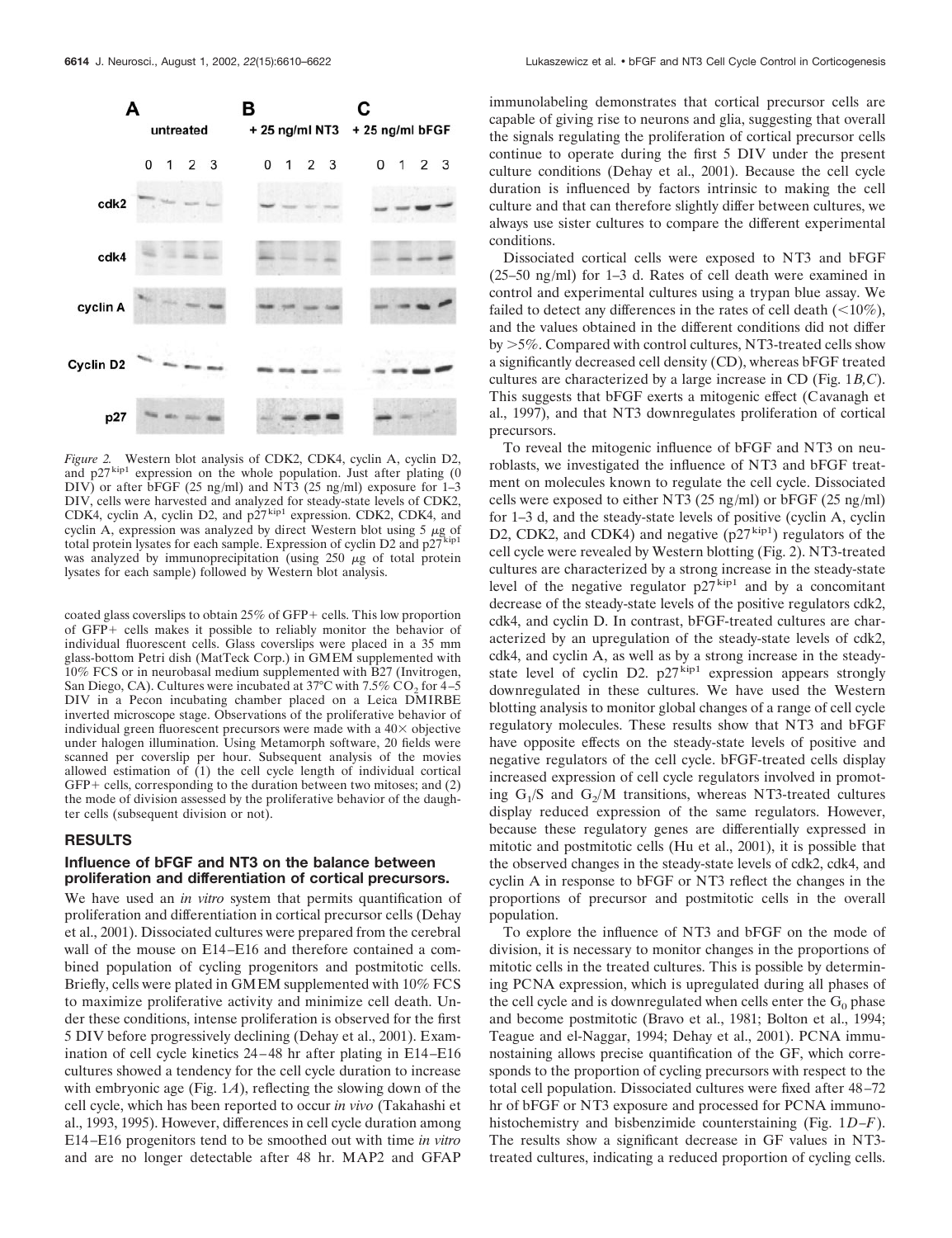

*Figure 3.* Level of expression of  $p27^{kip1}$  and cyclin D2 in cortical precursors. The fluorescent immunolabeling against  $p27<sup>kip1</sup>$  (revealed by Cy3) and cyclin D2 (revealed by Cy2) has been quantified in nuclei of cortical precursors with confocal microscopy (see Materials and Methods). *A–F*, confocal photomicrographs of PCNA-positive cells (*A, D*) in

Opposite results are found in bFGF-treated cultures, in which increased GF values are observed (Fig. 2*G,H*). In agreement with the above Western blot analysis, this result shows that NT3 treated cultures are characterized by a low proportion of cycling cells and a high proportion of postmitotic cells whereas bFGFtreated cultures contain high levels of cycling precursors and low proportions of postmitotic cells.

Together, these observations indicate that the reduced proliferation rate observed in NT3-treated cultures is associated with an increased fraction of precursors undergoing differentiative divisions and exiting the cell cycle. In contrast, the higher rates of proliferation observed in bFGF-treated cultures are associated with an expansion of the precursor pool through increased proportions of proliferative divisions.

# **Influence of bFGF and NT3 on the neuroblast cell cycle machinery**

The above results point to the activation of positive regulators of the cell cycle and repression of negative regulators in bFGFtreated cultures. Conversely, NT3-treated cultures are characterized by a upmodulation and downmodulation of, respectively, negative and positive cell cycle regulators. However, because expression of CDK2, CDK4, cyclin D, and cyclin A is usually downregulated in postmitotic cells (Hu at al., 2001), the Western blot analysis performed on the whole population does not make it possible to determine whether the changes in the level of gene expression are the consequences of changes in the proportions of precursors and postmitotic cells or whether they also indicate variations in cell cycle regulatory gene activity within the cycling precursor pool. To gain insight into the mechanisms that mediate the differentiation-promoting effect of NT3 and the proliferationpromoting effect of bFGF, it is therefore necessary to monitor the levels of gene expression within the cycling precursor pool.

In contrast to CDKs and cyclin A, which have seldom been shown to be direct targets of mitogenic or differentiation stimuli (Ando and Griffin, 1995), D-type cyclins and CDK inhibitors such as  $p27^{kip1}$  have been shown to be early cell cycle targets of mitogenic and antimitogenic signals and therefore to play a critical role in the decision for the cell to initiate a new division (Koff and Polyak, 1995; Kerkhoff and Rapp, 1998; Sherr and Roberts, 1999; Dey et al., 2000; Takuwa and Takuwa, 2001). This prompted us to monitor the expression levels of

 $\leftarrow$ 

which cyclin D2 expression has been revealed by immunolabeling (*B, E*) in control and bFGF-treated cortical precursors. *C, F*, Overlay between PCNA and cyclin D2 immunolabeling. Cyclin D2 expression levels are stronger in bFGF-treated than control precursors. Scale bar,  $10 \mu m$ . *G*, Percentage of cortical precursors expressing different levels of cyclin D2. In control conditions, >70% of cycling precursors express low levels of cyclin D2, and conversely, low percentages of precursors are characterized by high levels of cyclin D2 expression. In bFGF-treated cultures, there is a strong increase in the percentage of cells expressing high levels of cyclin D2. NT3 treatment results in a drastic increase in the proportion of precursors expressing low levels of cyclin D2. *H*, Percentage of cortical precursors expressing different levels of p27<sup>kip1</sup>. In control conditions, most precursors exhibit low or intermediate levels of p27<sup>kip1</sup>. bFGF treatment results in  $>70\%$  of precursors expressing low levels of p27<sup>kip1.</sup> NT3 treatment results in increased percentages of cells showing high levels of 27 kip1 expression. *I*, Histograms showing the mean level of cyclin D2 expression in the total precursor population, analyzed by confocal microscopy. *J*, Histograms showing the mean level of  $p27^{kip1}$  expression in the total precursor population analyzed by confocal microscopy. Statistical analysis:  $* p < 0.05$ ;  $* p < 0.005$ ;  $* * p < 0.0005$ , according to a Mann–Whitney nonparametric *U* test.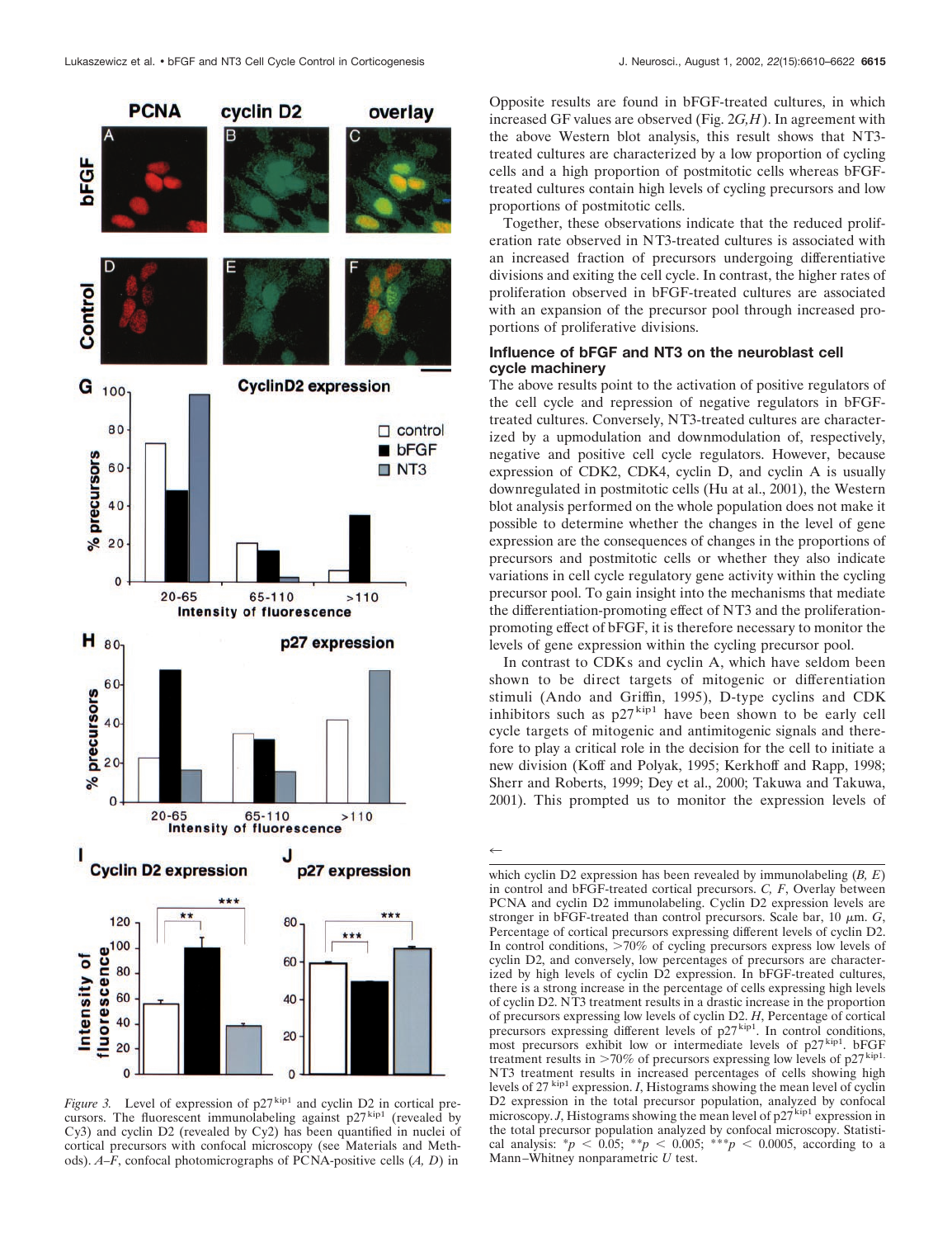

*Figure 4.* Cumulative S phase labeling and determination of  $G_1$  duration. *A*, Variations of LI values in the PCNA-positive population in the different experimental conditions in E14–E16 cultures. Values are averages  $\pm$ SEM obtained from two to four coverslips. \*\*\**p* < 0.0005; \*\**p* < 0.005;  $* p < 0.05$  compared with control (Mann–Whitney *U* test). *B*, Cumulative BrdU labeling analysis of control and bFGF-treated neuroblasts. The projection of the LI = 100% on the *x*-axis gives  $T_C - T_S$ .  $T_S$  is given by the projection of  $LI = 0$  on the *x*-axis. The  $T_s$  value is similar in the two conditions. The  $T_{\rm C}$  value is reduced in bFGF-treated cultures compared with control cultures, and *F* test statistical analysis indicates that the two slopes differ significantly. *C*, Cumulative BrdU labeling analysis of control and NT3-treated neuroblasts. No change in S phase duration is detected. The  $T_c$  value is significantly increased in NT3-treated cultures compared with controls. *F* test statistical analysis indicates that the two slopes are different. *D*, Duration of the  $G_2/M$  phase measured by the PLM figures. As BrdU-labeled nuclei move through  $G_2$  and M phases, the proportion of labeled mitotic figures rises sharply to 100%. Statistical analysis with the *F* test shows that the two slopes are identical.

 $p27<sup>kip1</sup>$  and cyclin D2 in the cycling precursors and to determine whether the regulation of these genes is altered in response to treatments with bFGF and NT3. Using confocal microscopy analysis of fluorescent immunolabeling, we quantified the levels of expression of  $p27^{kip1}$  and cyclin D2 in the population of cycling cells (i.e., PCNA-positive cells) (Fig. 3). We observed that, in both control and experimental conditions, all precursors express both  $p27^{kip1}$  and cyclin D2 (Fig. 3*G,H*). These results show that bFGF and NT3 treatment significantly modifies the levels of expression of these two cell cycle regulatory molecules (Fig. 3*G,H,I,J*). This analysis showed that bFGF-treated precursors are characterized by decreased levels of  $p27<sup>kip1</sup>$  expression with concomitant significantly increased levels of cyclin D2 expression. Conversely, NT3-treated precursors show decreased levels of cyclin D2 expression with concomitant increased levels of  $p27^{\text{kip-1}}$ expression. This result indicates that bFGF and NT3 signaling regulates the expression of cyclin  $D2$  and  $p27<sup>kip1</sup>$  in the cycling neuroblasts, thus before the decision to leave the cell cycle and to undergo terminal differentiation.

# **Influence of bFGF and NT3 on cell cycle duration**

Ectopic expression of cyclin D2 is known to increase CDK4 associated kinase activity, which in turn stimulates phosphorylation of the retinoblastoma protein (pRB), thereby accelerating progression through  $G_1$  (Ando et al., 1993; Quelle et al., 1993; Lukas et al., 1995). Ectopic expression of  $p27<sup>kip1</sup>$ , by virtue of its ability to bind and to inhibit cyclin D–CDK4 and cyclin E–CDK2 complexes, induces the opposite effect (Vlach et al., 1996; Craig et al., 1997). Therefore, it can be anticipated that bFGF and NT3 induce alterations of the  $G_1$  phase duration in cortical progenitors. To explore the consequences of bFGF and NT3 on cell cycle progression of cortical progenitors, we have implemented a quantitative analysis of cell cycle kinetics. bFGF or NT3 was added to culture media (50 ng/ml) for 48 hr. After a 2–3 hr exposure to BrdU, cells were fixed before being processed for PCNA and BrdU immunohistochemistry. This provides an LI (percentage of BrdU-positive cells with respect to PCNA-positive cells). Variations in the LI reflect variations in the cell cycle duration (Dehay et al., 2001): the higher the LI value, the shorter the cell cycle duration. Compared with control, NT3-treated precursors show decreased LI values. In contrast, bFGF-treated cortical precursors exhibit significantly higher LI values (Fig. 4*A*). The results in Figure 4*A*, as well as those described in Figure 1*A*, indicate a decrease in LI values measured between E14 and E16 precursors, reflecting the slowing down of the cell cycle during corticogenesis.

To better characterize the influence of NT3 and bFGF on the duration of the different phases of the cell cycle, we performed cumulative BrdU labeling (Nowakowski et al., 1989). This technique makes it possible to calculate the duration of the cell cycle  $(T<sub>C</sub>)$ , the duration of S phase  $(T<sub>S</sub>)$  and the combined duration of  $G_1, G_2$ , and M phases  $(T_{G_1 + G_2/M})$  (Fig. 4*B,C*). Here, we measure the duration of the cell cycle by computing the LI values within the population of cycling cells. In this system, prolonged exposure to BrdU, at least equal to  $T_C - T_S$ , returns LI values of 100%. This is not the case when LI is calculated with respect to the total population (cycling and postmitotic cells). This improved technique allows the accurate determination of  $T_c$  value by projecting the extrapolated 100% LI value on the *x*-axis.

For each series of experiments, control cultures return values of total cell cycle duration in the range of  $24-30$  hr, with  $T_s$  comprising 5.6 to 9.8 hr (Table 1). LI measurements made during the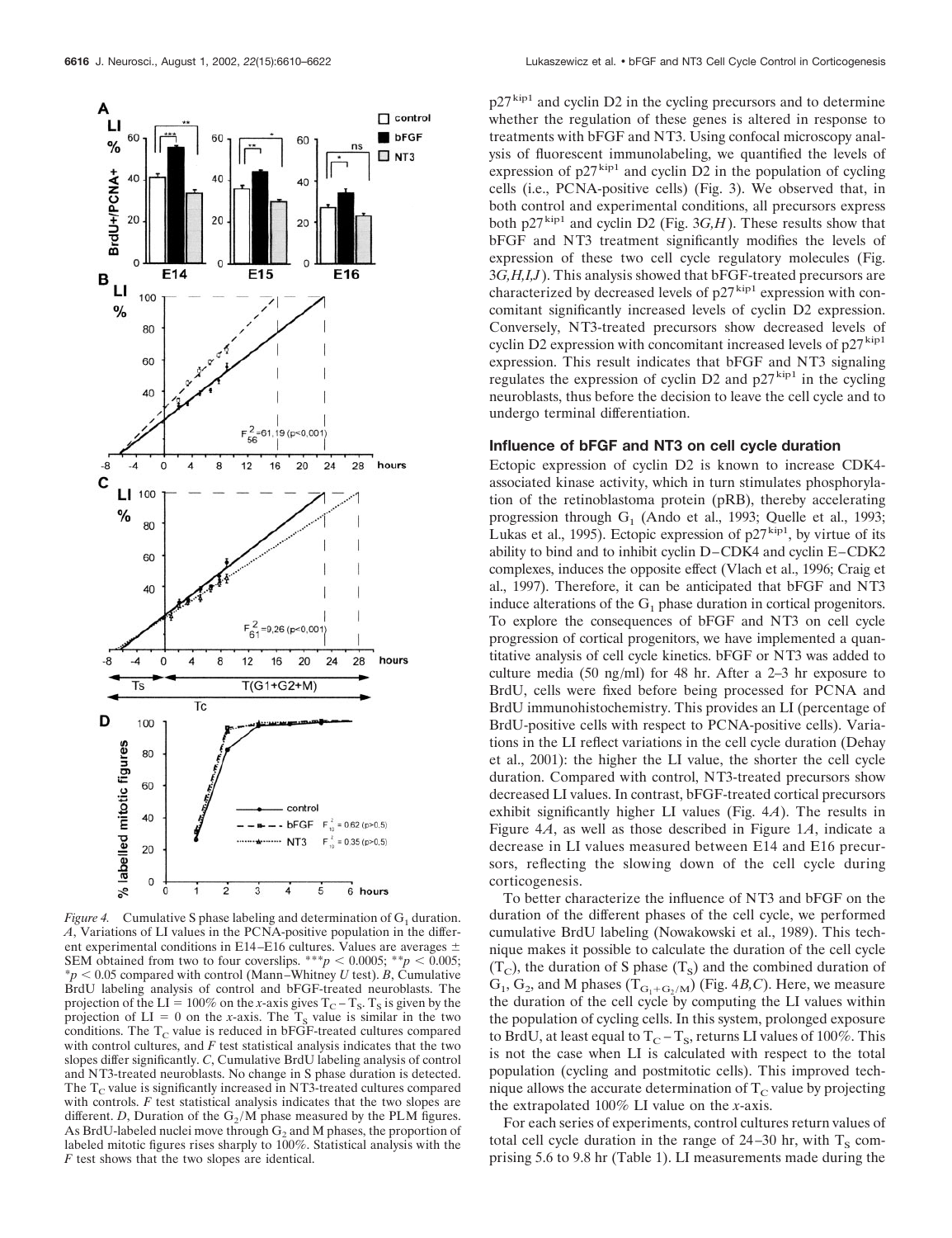

*Figure 5.* Cell cycle duration and mode of division measured by time-lapse videomicroscopy recordings. *A*, Mean cell cycle times measured in time lapse videomicroscopy. Mean values: control cultures, 28.3 hr; bFGF, 21 hr; NT3 33.2 hr. *B*, Proportions of proliferative and differentiative divisions in control and bFGF- and NT3 treated cultures. *C*, Mean cell cycle times measured with cumulative S-phase labeling. Mean values are derived from Table 1: control, 27.8 hr; bFGF-treated cultures, 21.1 hr; NT3-treated cultures, 32.4 hr. \*\*\**p*  $0.0005$ ; \*\**p*  $0.005$ ; \**p*  $0.05$  compared with control (Mann–Whitney *U* test).

first 2 DIV indicated a progressive slowing down of the cell cycle at later embryonic stages. This contrasted with later stages of the culture (3 DIV), when we did not detect any significant variation of the cell cycle length with respect to the embryonic age when the dissection was made.

The BrdU cumulative labeling curves show significantly different slopes for control, bFGF-treated, and NT3-treated cultures, indicating different cell cycle times. Extrapolation to 100% LI values shows that the total duration of the cell cycle lengthens by 13–25% in NT3 cultures, whereas bFGF reduces the cycle by 20–32% (Fig. 4*B,C*, Table 1). These differences are statistically significant  $(F \text{ test})$  with the exception of NT3 treatment on E16 cortical precursors, which results in a non-statistically significant increase in cell cycle duration. Extrapolation of  $LI = 0$  onto the *x*-axis defines the duration of the S phase. In all culture conditions, variations in the length of the S phase do not exceed 11% and are not statistically significant (Table 1). Hence, we conclude that bFGF- and NT3-induced changes in the cell cycle duration are attributable to variations of  $T_{G_1+G_2/M}$ .

Cyclin D2 and  $p27^{kip1}$  are, respectively, positive and negative regulators of the  $G_1/S$  transition. Alterations of their steady-state levels are therefore expected to influence the duration of the  $G_1$ phase. To check that the variations in the cell cycle duration that we observe actually result from a variation in the  $G_1$  duration, we used the PLM technique to calculate the duration of the  $G_2/M$ phase, which is given by the ascending limb of the PLM curve (Quastler and Sherman, 1959). The implementation of this technique returns a value of 3 hr for the duration of the  $G_2/M$  phase in both the control and the two experimental conditions (Fig. 4*D*). No statistical differences were observed between the three sets of values. Knowing that the duration of the  $G_2/M$  phase is 3 hr, we then calculated the duration of the  $G_1$  phase for each culture condition. This returns values ranging from 16 to 21 hr in control cases. The results show a significant shortening of the  $G_1$ phase after bFGF exposure  $(-31 \text{ to } -47\%)$  and a significant lengthening after NT3 exposure  $(+18 \text{ to } +45\%)$ ; see Table 1).

Cumulative S phase labeling provides indirect measurements of mean  $T_c$  values for the overall population of precursors. Using time-lapse videomicroscopy, we monitored, in real time, the proliferative behavior of individual precursors for 4–5 d in the three different culture conditions. Time-lapse video recordings make it possible to calculate the period separating two mitoses, thereby returning the cell cycle length values at the single-cell level. The time-lapse videomicroscopy data confirmed the changes in cell cycle duration among control (28.3 hr), NT3-treated (33.2 hr), and bFGF-treated (21 hr) cultures (Fig. 5*A*). Average values obtained by video recordings and cumulative BrdU labeling were in close agreement (Fig. 5, compare *A, C*).

# **Influence of bFGF and NT3 on differentiation**

The present results show that bFGF treatment leads to an increased pool of cycling precursors (Figs. 1*G,H*, 6*D,E*) and concomitantly to a reduction in the proportion of postmitotic cells (Fig. 6*H,I*). This suggests that bFGF promotes proliferative divisions of cortical neuroblasts and thereby inhibits cell cycle exit, which is a prerequisite for neuronal differentiation. In contrast, NT3 treatment results in a depletion of the precursor pool, concomitantly to an increase in the proportion of cells that exit the cell cycle (Figs. 1*G,H*, 6*D,E,H,I*), pointing to an increase in differentiative divisions. Time-lapse videomicroscopy recordings on dissociated precursors make it possible to evaluate, at the single-cell level, the influence of bFGF and NT3 on proportions of proliferative and differentiative divisions. The behavior of cortical precursors was monitored for 4–5 DIV. The mode of division was assessed as proliferative when the daughter cells underwent subsequent division and differentiative when at least one daughter cell did not undergo further mitosis. The results in Figure 5*B* show that the proportions of differentiative and proliferative divisions are approximately equivalent in control cultures. The situation differs in bFGF-treated cultures in which all divisions are proliferative. The converse situation is observed in NT3-treated precursors in which there is a drastic increase to 91% in the proportion of differentiative divisions.

There are apparent discrepancies in earlier reports on the effects of bFGF on neuronal and glial differentiation. It has been claimed that bFGF promotes glial differentiation of early precursors (Qian et al., 1997). However, *in vivo* studies suggest that the effects of bFGF on neuron and glial differentiation are critically dependent on the stage of corticogenesis: in rat, bFGF infusion in the ventricle at E15.5 leads to an increase in numbers of neurons and at E20.5 in the number of glia (Vaccarino et al., 1999). Because the *in vivo* studies cannot distinguish between direct effects on terminal differentiation and indirect effects attributable to changes in the dimensions of the precursor pool, we have readdressed this issue in our *in vitro* system. Under the present conditions, the dissociated cultures contain different proportions of premitotic and postmitotic populations. The postmitotic population, which corresponds to the PCNA-negative cells, appears somewhat homogeneous in that  $>80\%$  of postmitotic cells express the neuronal marker MAP2 (Fig. 6*H,I*). In contrast, the precursor population is known to contain several subsets of precursors with different developmental potentials. A recent study by Hartfuss et al. (2001) has demonstrated that nearly all the cycling cortical precursors could be identified on the basis of the combined expression of glial markers. We find (data not shown) that 80% of PCNA-positive cells express the RC2 glial marker (Misson et al.,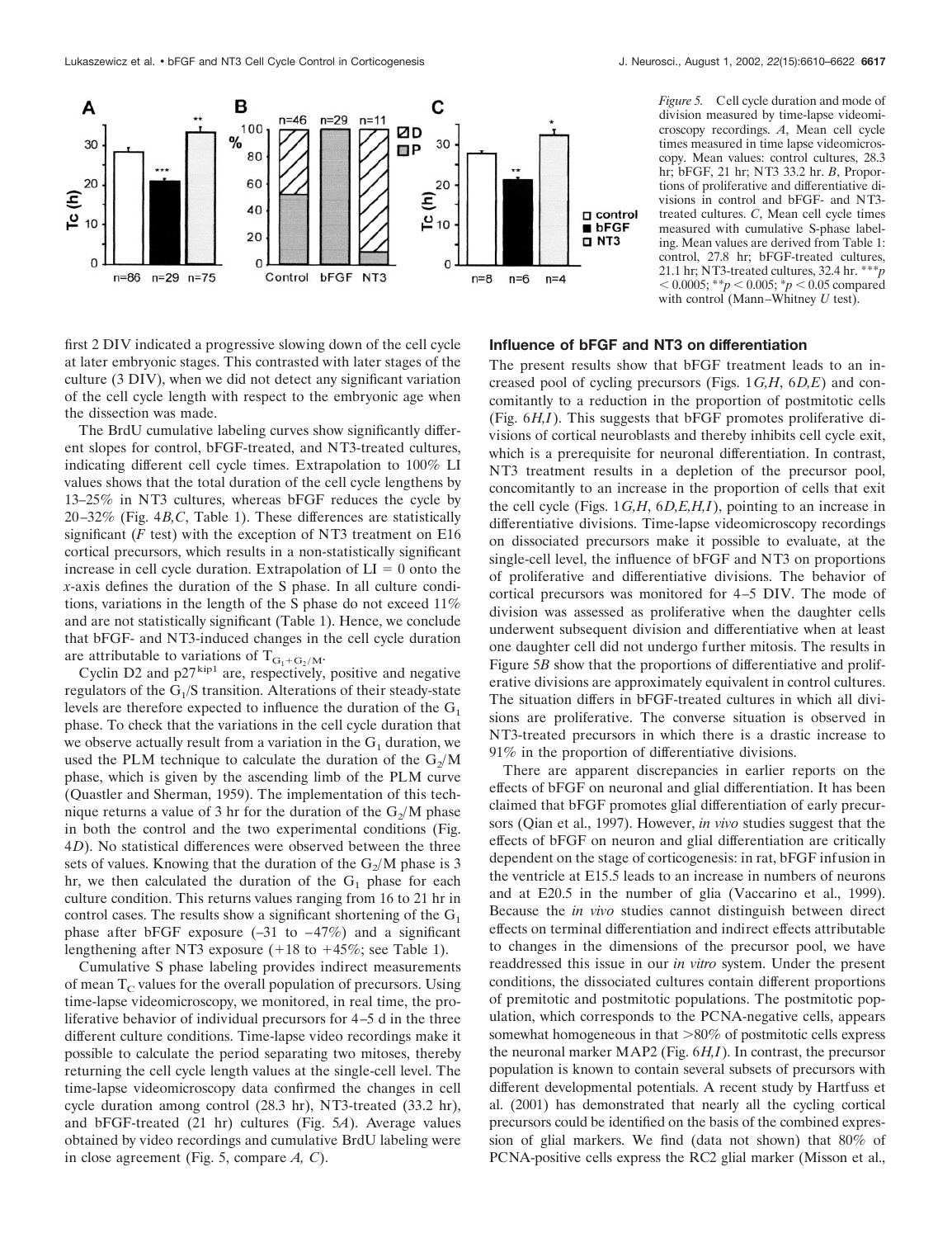*Figure 6.* Effects of bFGF and NT3 on neuronal and glial differentiation. Triple labeling was performed to reveal PCNA, MAP2, and GFAP expression in control and NT3- and bFGF-treated cultures. E15 cultures were examined after 3 and 5 d of treatment with bFGF or NT3 (*A, D, F, H, J*) or after 2 d of treatment with a subsequent 5 d of survival (*B, E, G, I, K*). *A, B*, Percentage of GFAPpositive cells with respect to the total population. There is an augmentation of the percentage of GFAP-positive cells after 5 d of bFGF exposure  $(A)$  and after 2 d of bFGF exposure followed by 5 d in control medium  $(\overrightarrow{B})$ . *C*, In the present culture conditions, all GFAP-positive cells are PCNA-positive, and all MAP2-positive cells are PCNA-negative. Two possibilities can account for the augmentation of GFAP-positive cells in bFGFexposed cultures: (1) bFGF treatment results in an augmentation of the cycling population (PCNA+ cells) but does not directly promote glial differentiation. In this case, the ratio  $GFAP+/PCNA +$  would not vary, and the increase in the percentage of GFAP-positive cells is secondary to the increase in the PCNA-positive pool. (2) bFGF promotes glial differentiation per se. In this case, the ratio GFAP+/PCNA+ significantly increases. *D, E*, The proportion of PCNA-positive cells with respect to the total population determines the GF value. bFGF treatment results in a significant increase in the proportion of the PCNA population, and NT3 leads to a reduction of the precursor pool. *F, G*, Percentage of GFAP-positive cells with respect to the PCNA-positive population. This percentage is low in all three conditions and increases with time *in vitro*. *H, I*, Percentage of MAP2-positive cells with respect to the total population. This shows a strong reduction in the proportion of MAP2-positive cells in the presence of bFGF. There is a significant augmentation of MAP2-positive cells in NT3-treated cultures. *J, K*, Percentage of MAP2-positive cells with respect to PCNA-negative population. Among the population of cells that quit the cell cycle, the MAP2-positive fraction remains constant in all three conditions. Values are mean  $\pm$  SEM. *ns*, Not significant; \*\*\**p* < 0.0005; \*\**p*  $\leq$  0.005; \**p*  $\leq$  0.05 compared with control (Mann–Whitney test).



1988). However, recent data have demonstrated that 45% of RC2 positive glial precursors of E14–E16 mouse cortical precursors will eventually give rise to pure neuronal progeny, suggesting that neither the presence of the RC2 glial marker nor the radial-like

morphology of precursors is predictive of glial fate (Malatesta et al., 2000). This prompted us to assess the influence of bFGF and NT3 on glial differentiation by using the astrocytic marker GFAP, which identifies terminally differentiated astrocytes.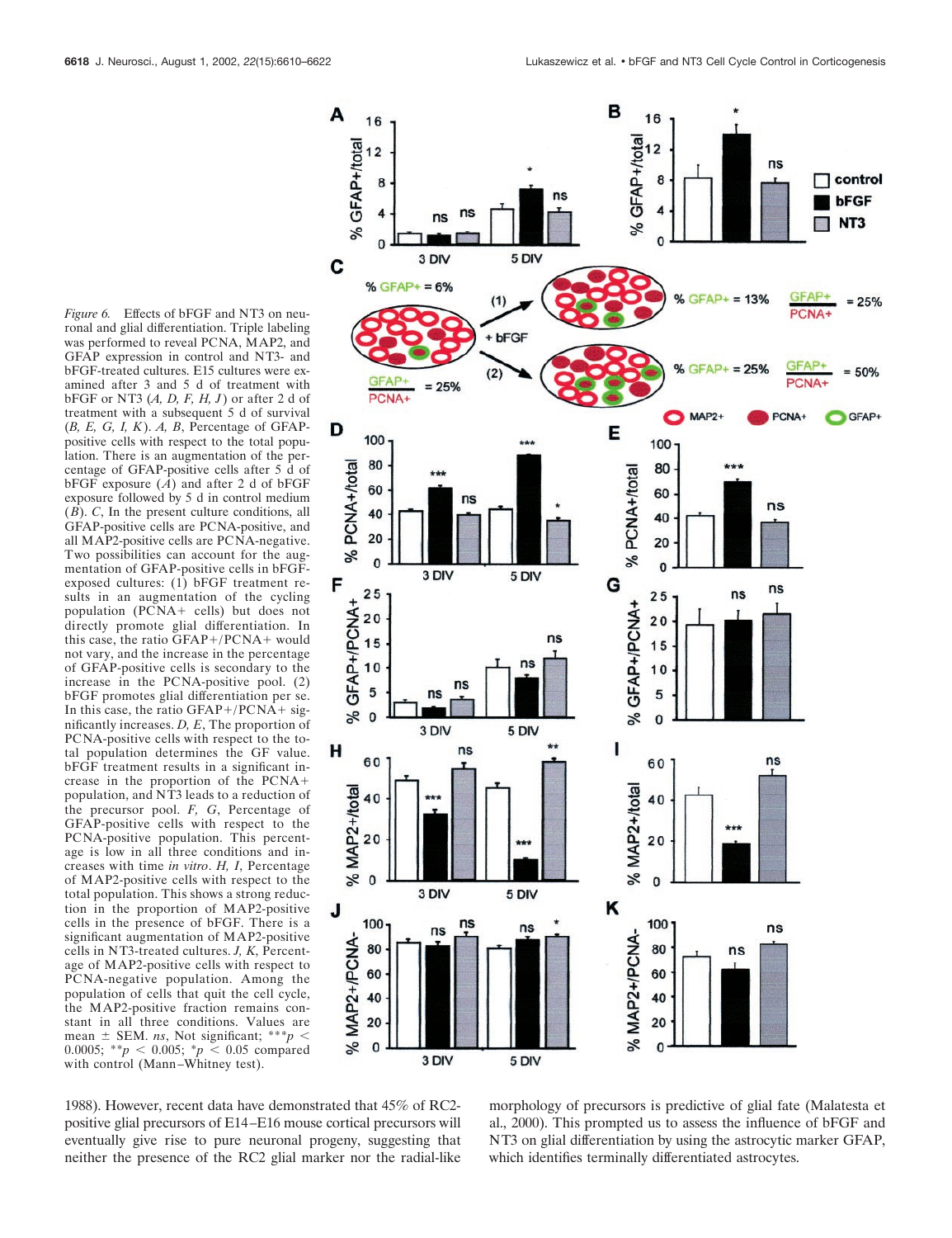To examine the influence of bFGF and NT3 on neuronal and glial differentiation, triple immunolabeling against PCNA, MAP2, and GFAP was performed in cultures permanently exposed to bFGF and NT3 (25 ng/ml) for 3 and 5 d (respectively, 3 and 5 DIV cultures). The results show no differences in the proportion of GFAP-positive cells in NT3-treated cultures (Fig. 6*A*). After bFGF treatment, no detectable difference in the proportion of GFAP-positive cells is observed after 3 d of exposure, although there is a significant increase in the percentage of GFAP-positive cells after 5 d of bFGF treatment (Fig. 6*A*). Under the present conditions, as illustrated in Figure 6*C*, all GFAP-positive cells are PCNA-positive, and all MAP2-positive cells are PCNA-negative (data not shown; Dehay et al., 2001). Therefore, there are two possible causes in the observed increase in GFAP-positive cells under bFGF treatment (Fig. 6*C*): (1) an increased rate of proliferation of the pool of precursors and (2) an increased differentiation into the glial lineage. To distinguish between these two possibilities, we determined the proportion of GFAP-positive cells with respect to the cycling population. This shows no statistically significant differences among control and NT3- and bFGF-treated cultures after 3 and 5 d of treatment (Fig. 6*F*). This shows that in the present conditions, the overall increase in the number of GFAP-positive cells observed in bFGFtreated cultures is the secondary consequence of the increased size of the precursor pool as reflected by the GF values (Figs. 1*G,H*, 6*D*). In all three conditions, the percentage of GFAPpositive cells with respect to the population of cycling cells is low (2–3% after 3 d of treatment), increases with time (12% after 5 d of treatment) (Fig. 6*F*), and is nearly 20% after 7DIV (Fig. 6*G*), paralleling the increased number of divisions in the PCNApositive population. This increase in astrocytic differentiation with the number of divisions is in accordance with the observations of Qian et al. (1997) and Temple (2001), which show that there is a change in the developmental competence of cortical precursors from neural to glial production over time.

MAP2 immunostaining has been used to examine neuronal differentiation. bFGF increases the size of the precursor pool (Figs. 1*G,H*, 6*D*), concomitant with a significant reduction of the proportion of MAP2-positive cells (Fig. 6*H*). NT3 treatment results in a significant decrease in the proportion of PCNApositive cells (Figs. 1*G,H*, 6*D*), accompanied by an increase in the proportion of MAP2-positive cells (Fig. 6*H*). In control cultures, 85% of the cells that quit the cell cycle (PCNA-negative) are MAP2-positive (Fig. 6*J*). This percentage does not vary significantly among control and NT3- and bFGF-treated cultures after 3 d of treatment, although there is a marginal increase after NT3 treatment after 5 d of treatment (Fig. 6*J*). This suggests that, in the present conditions, neither bFGF nor NT3 influences neuronal commitment per se and that the increase in the proportion of MAP2-positive cells in NT3-treated cultures is secondary to the cell cycle exit-promoting effect of NT3.

One possible concern is that the presence of the mitogen masks an influence on differentiation. To see whether this were the case, bFGF and NT3 were added to the culture for 48 hr and then removed, and the cultures were maintained for a further 5DIV (Fig. 6*B,E,G,I,K*). Under these conditions, there was a tendency for an increased rate of differentiation leading to a smaller percentage of PCNA+ cells (Fig. 6*E*). However, under these conditions, there was no change in the proportions of either GFAPpositive cells among the cycling population (Fig. 6*G*) or the fraction of noncycling cells that expressed MAP2 (Fig. 6*K*).

These results confirm that neither bFGF nor NT3 influences neuroglial differentiation.

#### **DISCUSSION**

The present results provide evidence that bFGF and NT3 exert mitogenic and antimitogenic influences in cortical precursors by altering the expression of positive and negative regulators of  $G<sub>1</sub>/S$ transition, thereby modulating the  $G_1$  phase duration. The induction of differentiation is associated with a lengthening of  $G<sub>1</sub>$ , whereas short durations of the  $G_1$  phase are associated with high rates of proliferation. These findings have important consequences for understanding the orchestration of changing  $G_1$  duration and mode of division that occur in corticogenesis.

# **bFGF and NT3 effects on the expression of cell cycle** regulatory molecules involved in G<sub>1</sub>/S transition and **cell cycle exit**

The present results showing that bFGF upregulates expression of cyclin D2 are in line with the known mechanisms that regulate expression of the cyclin D2 gene. bFGF-activated receptor type I mediates signal transduction independently by the ras/mitogenactivated protein kinase (MAPK) and src pathways (for review, see Powers et al., 2000), and the cyclin D2 gene is known to be an end point target of both pathways (Dey et al., 2000). Similarly, the p27kip1 protein level is known to be negatively regulated by ras/MAPK via stimulation of its degradation and inhibition of its synthesis (Aktas et al., 1997; Hirai et al., 1997; Kawada et al., 1997; Sheaff et al., 1997; Takuwa and Takuwa, 1997; Cheng et al., 1998; Hu et al., 1999). In contrast, the molecular mechanisms by which NT3-dependent activation of TrkC negatively regulates expression of cyclin D2 and positively regulates expression of p27 kip1 are not known.

Cyclin D2 is rate-limiting for progression through the  $G_1$  phase in a number of different cell types (Ando et al., 1993; Quelle et al., 1993; Lukas et al., 1995). Conversely, ectopic expression of  $p27^{kip1}$  inhibits progression through  $G_1$  in a number of experimental systems, including cortical neuroblasts (Vlach et al., 1996; Craig et al., 1997; Mitsuhashi et al., 2001). Therefore, the bFGFinduced elevation of the cyclin D2 level associated with a concomitant decrease in the  $p27$ <sup>kip1</sup> level stimulates CDK2- and CDK4-associated kinase activities, thereby facilitating the  $G<sub>1</sub>/S$ transition. Conversely, the NT3-induced elevation of  $p27<sup>kip1</sup>$ , associated with a concomitant decrease in the cyclin D2 level, is likely to antagonize the progression toward the S phase, thereby facilitating cell cycle exit.

# **bFGF and NT3 effects on the G<sub>1</sub> phase duration of cortical neuroblasts**

Using time-lapse video recordings and quantitative analysis of cell cycle kinetics, we demonstrate, for the first time, that the mitogenic influence of bFGF on cortical progenitor cells is also mediated by a shortening of the  $G_1$  duration. These observations stand in contrast with previous studies (Cavanagh et al., 1997; Vaccarino et al., 1999) reporting that bFGF increases the proliferative abilities of cortical precursors without altering the cell cycle kinetics. Cavanagh et al. (1997) performed an extensive clonal analysis with retroviral labeling in dissociated cultures over 72 hr and examined a total of 213 clones. After exposure to bFGF, there was a 300% mean increase in clone size. This result is therefore compatible with the present results showing that bFGF increases the proportion of proliferative divisions. However, using the PLM technique, the authors also claim that bFGF failed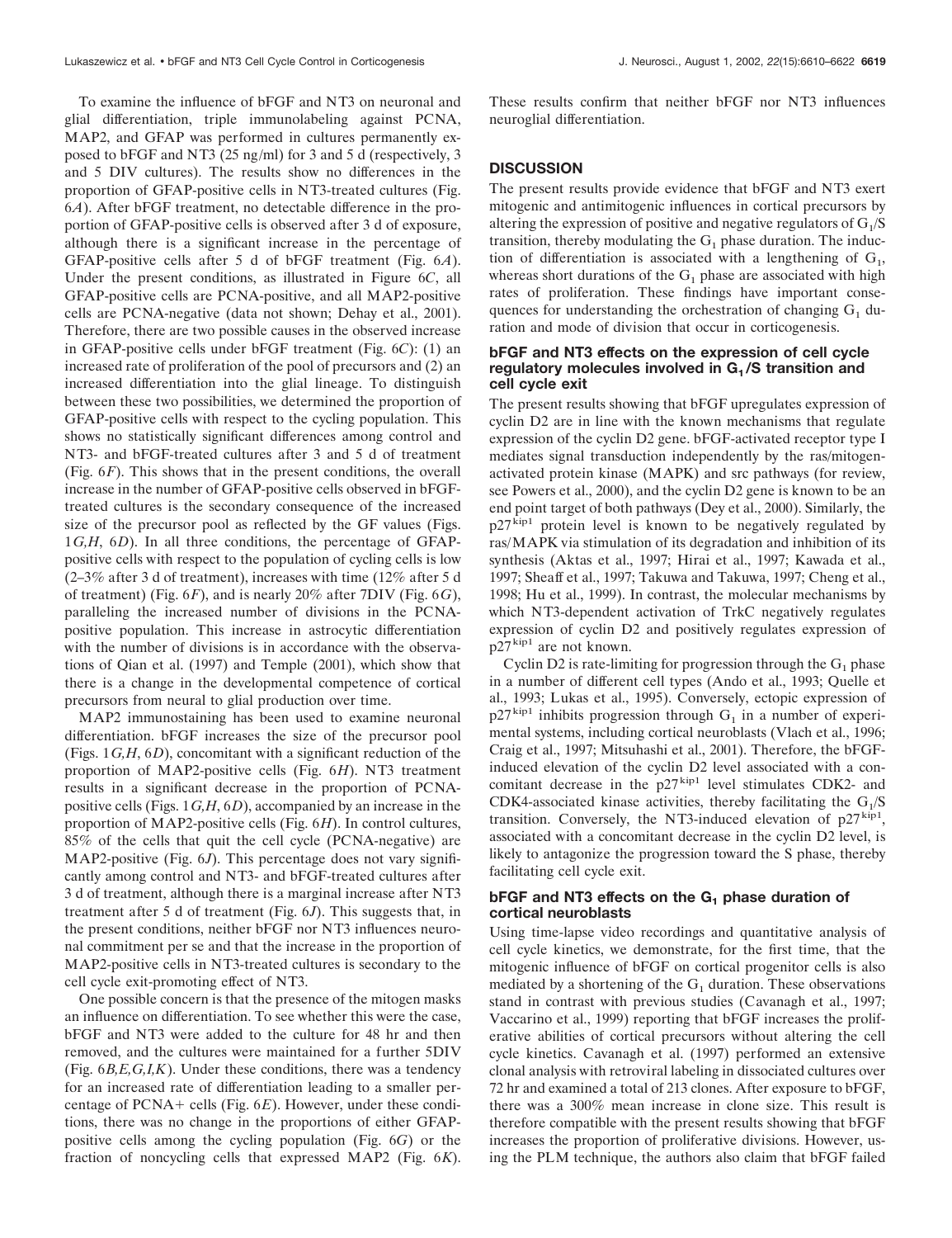to influence  $T_c$  and that both control and bFGF-treated cultures exhibited  $T_c$  values of 12.5 hr. One possible explanation for the apparent absence of a bFGF effect on  $T_c$  could come from the *in vitro* conditions used, which generated excessively short  $G_1$  values of 2.5 compared with the values ranging from 5.2 to 6.9 hr reported *in vivo* (Waechter and Jaensch, 1972; Reznikov and van der Kooy, 1995). Presumably, the brief  $G_1$  in the study by Cavanagh et al. (1997) could not undergo further contraction under the influence of bFGF.

Vaccarino et al. (1999) examined the influence of bFGF on cortical precursors *in vivo* by infusion of bFGF in the ventricles of embryonic rats and by analyzing proliferation in bFGF knock-out mice. The authors' claim that bFGF increases the proportion of cortical progenitors that reenter the cell cycle without affecting the length of the cell cycle needs to be taken with caution, given the aberrant values for individual phases of the cell cycle. In both mouse and rat, the S value of 12.2 hr at E11.5 in the study by Vaccarino et al. (1999) were more than double that reported previously (Atlas and Bond 1965; Takahashi et al., 1993; Miller and Kuhn, 1995; Reznikov and van der Kooy, 1995).

# **G1 phase duration and the balance between proliferation and differentiation.**

The observation that bFGF maintains cortical precursors in a cycling state is in accordance with *in vitro* (Ghosh and Greenberg, 1995; Cavanagh et al., 1997) and *in vivo* (Vaccarino et al., 1999) studies. Our results showing that NT3 treatment prevents the  $G<sub>1</sub>/S$  transition of cortical precursors agree with previous observations. ElShamy et al. (1998) reported that the absence of NT3 leads to an aberrant cell cycle control characterized by marked overexpression of  $G_1$  cell cycle proteins associated with an abnormal S phase reentry of sensory neuron precursors. In cortical precursors, the study of Ghosh and Greenberg (1995) is in favor of NT3 promoting cell cycle exit, although the nature of the cell cycle regulators involved was not addressed in that study.

The external signals influencing the choice between proliferation and differentiation in non-neuronal cells are known to take place mostly during the  $G_1$  phase. Our results, in agreement with studies in the hematopoietic lineage, show that the duration of the  $G_1$  phase correlates with the probability of differentiation (Johnson et al., 1993; Carroll et al., 1995). There is evidence that cyclin D2 and  $p27^{kip1}$  regulate the balance between proliferation and differentiation in certain experimental systems. In the N1E-115 neuroblastoma cell line, differentiation is induced by overexpression of  $p27^{kip1}$  in the absence of any specific differentiation inducers, suggesting that inhibition of CDK activity leading to loss of pRB phosphorylation is a critical determinant for neuronal differentiation (Kranenburg et al., 1995). In 32D myeloid cells, overexpression of cyclin D2 induces contraction of the  $G_1$  phase and prevents granulocyte differentiation (Kato and Sherr, 1993). One can hypothesize, therefore, that in cortical precursors, bFGF and NT3 signaling controls the balance between proliferation and differentiation through modulation of levels of cyclin D2 and  $p27^{kip1}$ .

#### **Significance of the results for corticogenesis**

Given the expression of FGFRs and trk receptors in proliferating cortical precursors (Tessarollo et al., 1993; Ghosh and Greenberg, 1995), bFGF and NT3 are in a position to influence corticogenesis (Vaccarino et al., 1999; Korada et al., 2002).

During early corticogenesis, when bFGF mRNA and protein as well as FGFR2 levels are maximal in the ventricular zone (Vaccarino et al., 1999; Raballo et al., 2000), precursors are cycling rapidly through proliferative divisions, leading to an increase in the precursor pool and minimal levels of neuronal differentiation (Rakic, 1995). One can hypothesize that, by enforcing progression in the S phase, the bFGF influence might nullify certain commitment steps necessary for the proper execution of neuronal differentiation programs. Repression of terminal neuronal differentiation by bFGF could be simply a consequence of the mitogenic effect (i.e., progression into the S phase), although other repression mechanisms that are independent of cell cycling cannot be excluded. It has been shown that bFGF exerts, via the Notch pathway, a potent inhibition of neuronal differentiation in E10 cortical precursors (Faux et al., 2001). Notch effector genes are thought to antagonize basic helix-loop-helix transcription factors that are required for neuronal differentiation (for review, see Kageyama and Nakanishi, 1997). Recent evidence is accumulating in favor of direct regulation of proliferation by Notch proteins (Berry et al., 1997; Baonza and Garcia-Bellido, 2000; Solecki et al., 2001). Notch proteins have been shown to directly regulate factors involved in cell cycle control by upregulating cyclin D1, activating CDK2 and resulting in the promotion of S phase entry (Ronchini and Capobianco, 2001).

At midcorticogenesis, when both bFGF and FGFR2 levels have declined in the ventricular zone (Raballo et al., 2000), the increase in cell cycle times resulting from  $G_1$  lengthening is paralleled by an increase in the production of postmitotic cells (Caviness et al., 1995). One can hypothesize that the decrease in both bFGF and FGFR2 expression creates a permissive situation for neuronal differentiation.

Both bFGF, which extends the number of cycles of cortical progenitors, and NT3, which promotes cell cycle withdrawal, affect the timing of cell cycle exit, which has been shown to determine fate in cortical neurons (McConnell and Kaznowski, 1991; Frantz and McConnell, 1996; Polleux et al., 2001). Clonal studies have shown that the neurogenic potential of cortical precursors decline with age (Qian et al., 2000), and current models of cell lineage predict that at some point cortical precursors stop producing neurons and give rise to highly proliferative glial progenitors (Temple, 2001). Although the present results show that NT3 and bFGF *in vitro* do not directly influence neuroglial differentiation, bFGF, by modulating the number of cell cycles of precursors during corticogenesis, may indirectly influence glial production at later stages of corticogenesis.

In conclusion, the present findings, showing that two key regulators of corticogenesis exert a concerted action on  $G_1$  duration and mode of division, shed light on the orchestration between cell cycle regulation and neuronal generation in the cortex.

# **REFERENCES**

- Aktas H, Cai H, Cooper GM (1997) Ras links growth factor signaling to the cell cycle machinery via regulation of cyclin D1 and the Cdk inhibitor p27KIP1. Mol Cell Biol 17:3850–3857.
- Allendoerfer KL, Cabelli RJ, Escandon E, Kaplan DR, Nikolics K, Shatz CJ (1994) Regulation of neurotrophin receptors during the maturation of the mammalian visual system. J Neurosci 14:1795–1811.
- Ando K, Griffin JD (1995) Cdk4 integrates growth stimulatory and inhibitory signals during  $G_1$  phase of hematopoietic cells. Oncogene 10:751–755.
- Ando K, Ajchenbaum-Cymbalista F, Griffin JD (1993) Regulation of  $G<sub>1</sub>/S$  transition by cyclins  $D2$  and  $D3$  in hematopoietic cells. Proc Natl Acad Sci USA 90:9571–9575.
- Atlas M, Bond VP (1965) The cell generation cycle of the eleven-day mouse embryo. J Cell Biol 26:19–24.
- Averbuch-Heller L, Pruginin M, Kahane N, Tsoulfas P, Parada L, Rosenthal A, Kalcheim C (1994) Neurotrophin 3 stimulates the differentiation of motoneurons from avian neural tube progenitor cells. Proc Natl Acad Sci USA 91:3247–3251.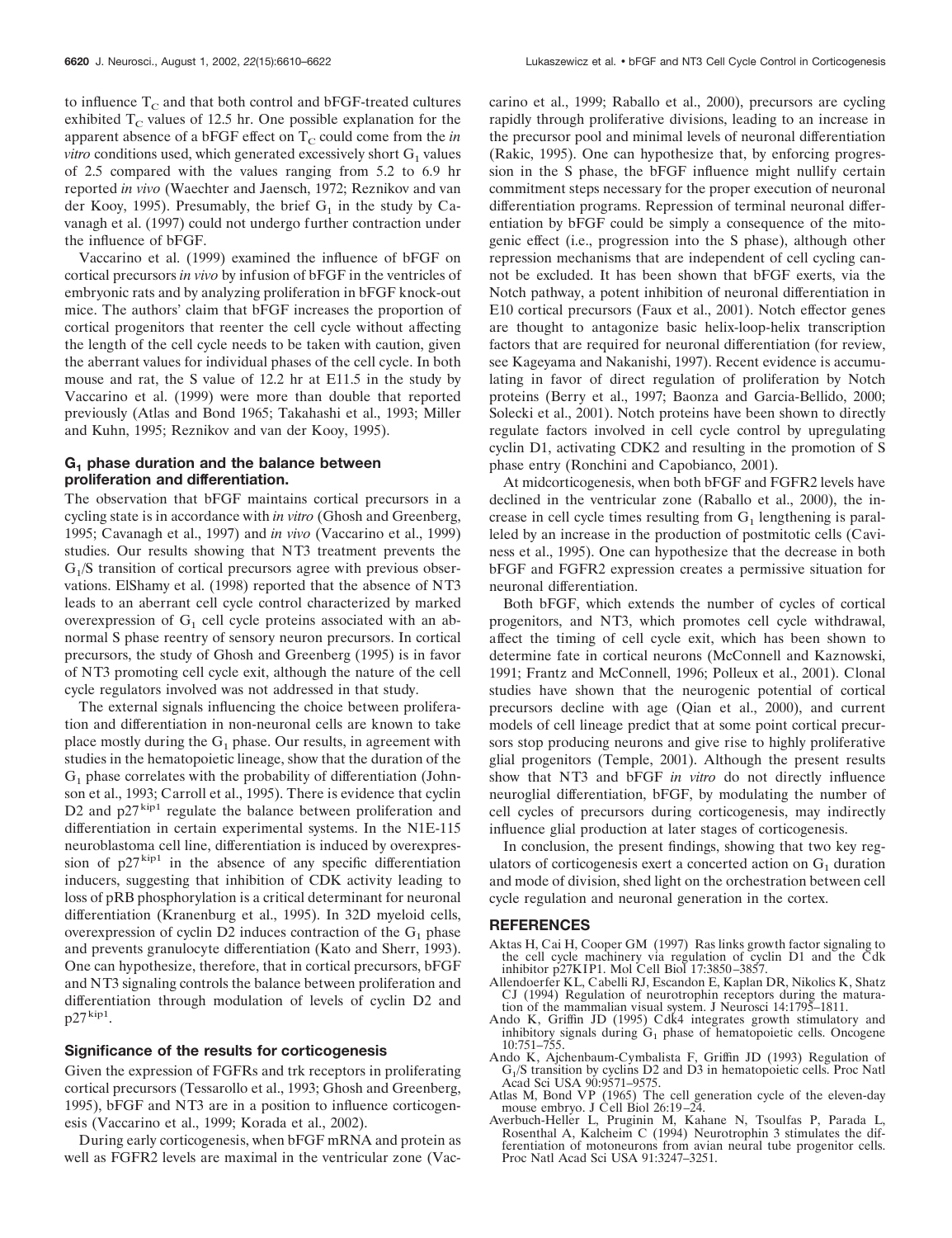- Baird A (1994) Potential mechanisms regulating the extracellular activities of basic fibroblast growth factor (FGF-2). Mol Reprod Dev 39:43–48.
- Baonza A, Garcia-Bellido A (2000) Notch signaling directly controls cell proliferation in the *Drosophila* wing disc. Proc Natl Acad Sci USA 97:2609–2614.
- Berry LW, Westlund B, Schedl T (1997) Germ-line tumor formation caused by activation of glp-1, a *Caenorhabditis elegans* member of the Notch family of receptors. Development 124:925–936.
- Bolton WE, Freeman JW, Mikulka WR, Healy CG, Schmittling RJ, Kenyon NS (1994) Expression of proliferation-associated antigens (PCNA, p120, p145) during the reentry of  $G_0$  cells into the cell cycle.<br>Cytometry 17:66–74.
- Bravo R, Fey SJ, Bellatin J, Larsen PM, Arevalo J, Celis JE (1981) Identification of a nuclear and of a cytoplasmic polypeptide whose relative proportions are sensitive to changes in the rate of cell proliferation. Exp Cell Res 136:311–319.
- Carroll M, Zhu Y, D'Andrea AD (1995) Erythropoietin-induced cellular differentiation requires prolongation of the  $G_1$  phase of the cell cycle. Proc Natl Acad Sci USA 92:2869–2873.
- Cavanagh JF, Mione MC, Pappas IS, Parnavelas JG (1997) Basic fibroblast growth factor prolongs the proliferation of rat cortical progenitor cells in vitro without altering their cell cycle parameters. Cereb Cortex 7:293–302.
- Caviness Jr VS, Takahashi T, Nowakowski RS (1995) Numbers, time and neocortical neuronogenesis: a general developmental and evolu-tionary model. Trends Neurosci 18:379–383.
- Cheng M, Sexl V, Sherr CJ, Roussel MF (1998) Assembly of cyclin D-dependent kinase and titration of p27Kip1 regulated by mitogenactivated protein kinase kinase (MEK1). Proc Natl Acad Sci USA 95:1091–1096.
- Craig C, Wersto R, Kim M, Ohri E, Li Z, Katayose D, Lee SJ, Trepel J, Cowan K, Seth P (1997) A recombinant adenovirus expressing p27Kip1 induces cell cycle arrest and loss of cyclin-Cdk activity in human breast cancer cells. Oncogene 14:2283–2289.
- Dehay C, Savatier P, Cortay V, Kennedy H (2001) Cell cycle kinetics of neocortical precursors are influenced by embryonic thalamic axons. J Neurosci 21:201–214.
- Dey A, She H, Kim L, Boruch A, Guris DL, Carlberg K, Sebti SM, Woodley DT, Imamoto A, Li W (2000) Colony-stimulating factor-1 receptor utilizes multiple signaling pathways to induce cyclin D2 expression. Mol Biol Cell 11:3835–3848.
- ElShamy WM, Fridvall LK, Ernfors P (1998) Growth arrest failure, G1 restriction point override, and S phase death of sensory precursor cells in the absence of neurotrophin-3. Neuron 21:1003-1015
- Faux CH, Turnley AM, Epa R, Cappai R, Bartlett PF (2001) Interactions between fibroblast growth factors and Notch regulate neuronal differentiation. J Neurosci 21:5587–5596.
- Frantz GD, McConnell SK (1996) Restriction of late cerebral cortical progenitors to an upper-layer fate. Neuron 17:55–61.
- Fukumitsu H, Furukawa Y, Tsusaka M, Kinukawa H, Nitta A, Nomoto H, Mima T, Furukawa S (1998) Simultaneous expression of brain-derived neurotrophic factor and neurotrophin-3 in Cajal-Retzius, subplate and ventricular progenitor cells during early development stages of the rat cerebral cortex. Neuroscience 84:115–127.
- Ghosh A, Greenberg ME (1995) Distinct roles for bFGF and NT-3 in the regulation of cortical neurogenesis. Neuron 15:89–103.
- Giordano S, Sherman L, Lyman W, Morrison R (1992) Multiple molecular weight forms of basic fibroblast growth factor are developmentally regulated in the central nervous system. Dev Biol 152:293–303.
- Hartfuss E, Galli R, Heins N, Gotz M (2001) Characterization of CNS precursor subtypes and radial glia. Dev Biol 229:15–30.
- Hirai A, Nakamura S, Noguchi Y, Yasuda T, Kitagawa M, Tatsuno I, Oeda T, Tahara K, Terano T, Narumiya S, Kohn LD, Saito Y (1997) Geranylgeranylated rho small GTPase(s) are essential for the degradation of  $\bar{p}27Kip1$  and facilitate the progression from  $G_1$  to S phase in growth-stimulated rat FRTL-5 cells. J Biol Chem 272:13–16.
- Hu W, Bellone CJ, Baldassare JJ (1999) RhoA stimulates p27(Kip) degradation through its regulation of cyclin E/CDK2 activity. J Biol Chem 274:3396–3401.
- Hu X, Zhang X, Zhong Q, Fisher AB, Bryington M, Zuckerman KS (2001) Differential effects of transforming growth factor on cell cycle regulatory molecules in human myeloid leukemia cells. Oncogene 20:6840–6850.
- Johnson P, Chung S, Benchimol S (1993) Growth suppression of Friend virus-transformed erythroleukemia cells by p53 protein is accompanied by hemoglobin production and is sensitive to erythropoietin. Mol Cell Biol 13:1456–1463.
- Kageyama R, Nakanishi S (1997) Helix-loop-helix factors in growth and differentiation of the vertebrate nervous system. Curr Opin Genet Dev 7:659–665.
- Kato JY, Sherr CJ (1993) Inhibition of granulocyte differentiation by  $G_1$ cyclins D2 and D3 but not D1. Proc Natl Acad Sci USA 90:11513–11517.
- Kawada M, Yamagoe S, Murakami Y, Suzuki K, Mizuno S, Uehara Y (1997) Induction of p27Kip1 degradation and anchorage indepen-

dence by Ras through the MAP kinase signaling pathway. Oncogene 15:629–637.

- Kerkhoff E, Rapp UR (1998) Cell cycle targets of Ras/Raf signalling. Oncogene 17:1457–1462.
- Koff A, Polyak K (1995) p27KIP1, an inhibitor of cyclin-dependent kinases. Prog Cell Cycle Res 1:141–147.
- Korada S, Zheng W, Basilico C, Schwartz ML, Vaccarino FM (2002) Fibroblast growth factor 2 is necessary for the growth of glutamate projection neurons in the anterior neocortex. J Neurosci 22:863–875.
- Kranenburg O, Scharnhorst V, Van der Eb AJ, Zantema A (1995) Inhibition of cyclin-dependent kinase activity triggers neuronal differentiation of mouse neuroblastoma cells. J Cell Biol 131:227–234.
- Lamballe F, Smeyne RJ, Barbacid M (1994) Developmental expression of trkC, the neurotrophin-3 receptor, in the mammalian nervous system. J Neurosci 14:14–28.
- Lukas J, Bartkova J, Welcker M, Petersen OW, Peters G, Strauss M, Bartek J (1995) Cyclin D2 is a moderately oscillating nucleoprotein required for  $G_1$  phase progression in specific cell types. Oncogene 10:2125–2134.
- Maisonpierre PC, Belluscio L, Friedman B, Alderson RF, Wiegand SJ, Furth ME, Lindsay RM, Yancopoulos GD (1990) NT-3, BDNF, and NGF in the developing rat nervous system: parallel as well as reciprocal patterns of expression. Neuron 5:501-509.
- Malatesta P, Hartfuss E, Gotz M (2000) Isolation of radial glial cells by fluorescent-activated cell sorting reveals a neuronal lineage. Development 127:5253–5263.
- McConnell SK, Kaznowski CE (1991) Cell cycle dependence of laminar determination in developing neocortex. Science 254:282–285.
- Miller MW, Kuhn PE (1995) Cell cycle kinetics in fetal rat cerebral cortex: effects of prenatal treatment with ethanol assessed by a cumulative labeling technique with flow cytometry. Alcohol Clin Exp Res 19:233–237.
- Misson JP, Edwards MA, Yamamoto M, Caviness VSJ (1988) Identification of radial glial cells within the developing murine central nervous system: studies based upon a new immunohistochemical marker. Brain Res Dev Brain Res 44:95–108.
- Mitsuhashi T, Aoki Y, Eksioglu YZ, Takahashi T, Bhide PG, Reeves SA, Caviness Jr VS (2001) Overexpression of p27Kip1 lengthens the  $G_1$ phase in a mouse model that targets inducible gene expression to central nervous system progenitor cells. Proc Natl Acad Sci USA 98:6435–6440.
- Murphy M, Drago J, Bartlett PF (1990) Fibroblast growth factor stimulates the proliferation and differentiation of neural precursor cells in vitro. J Neurosci Res 25:463–475.
- Nowakowski RS, Lewin SB, Miller MW (1989) Bromodeoxyuridine immunohistochemical determination of the lengths of the cell cycle and the DNA-synthetic phase for an anatomically defined population. J Neurocytol 18:311–318.
- Nurcombe V, Ford MD, Wildschut JA, Bartlett PF (1993) Developmental regulation of neural response to FGF-1 and FGF-2 by heparan sulfate proteoglycan. Science 260:103–106.
- Okabe M, Ikawa M, Kominami K, Nakanishi T, Nishimune Y (1997) "Green mice" as a source of ubiquitous green cells. FEBS Lett 407:313–319.
- Orr-Urtreger A, Bedford MT, Burakova T, Arman E, Zimmer Y, Yayon A, Givol D, Lonai P (1993) Developmental localization of the splicing alternatives of fibroblast growth factor receptor-2 (FGFR2). Dev Biol 158:475–486.
- Peters K, Ornitz D, Werner S, Williams L (1993) Unique expression pattern of the FGF receptor 3 gene during mouse organogenesis. Dev Biol 155:423–430.
- Polleux F, Dehay C, Moraillon B, Kennedy H (1997) Regulation of neuroblast cell cycle kinetics plays a crucial role in the generation of unique features of neocortical areas. J Neurosci 17:7763–7783.
- Polleux F, Dehay C, Goffinet A, Kennedy H (2001) Pre- and postmitotic events contribute to the progressive acquisition of area-specific connectional fate in the neocortex. Cereb Cortex 11:1027-1039
- Powell PP, Finklestein SP, Dionne CA, Jaye M, Klagsbrun M (1991) Temporal, differential and regional expression of mRNA for basic fibroblast growth factor in the developing and adult rat brain. Brain Res Mol Brain Res 11:71–77.
- Powers CJ, McLeskey SW, Wellstein A (2000) Fibroblast growth factors, their receptors and signaling. Endocr Relat Cancer 7:165–197.
- Qian X, Davis AA, Goderie SK, Temple S (1997) FGF2 concentration regulates the generation of neurons and glia from multipotent cortical stem cells. Neuron 18:81-93.
- Qian X, Shen Q, Goderie SK, He W, Capela A, Davis AA, Temple S (2000) Timing of CNS cell generation: a programmed sequence of neuron and glial cell production from isolated murine cortical stem cells. Neuron 28:69–80.
- Quastler H, Sherman FG (1959) Cell population kinetics in the intestinal epithelium of the mouse. Exp Cell Res 17:420–438.
- Quelle DE, Ashmun RA, Shurtleff SA, Kato JY, Bar-Sagi D, Roussel MF, Sherr CJ (1993) Overexpression of mouse D-type cyclins accelerates  $G_1$  phase in rodent fibroblasts. Genes Dev 7:1559–1571.